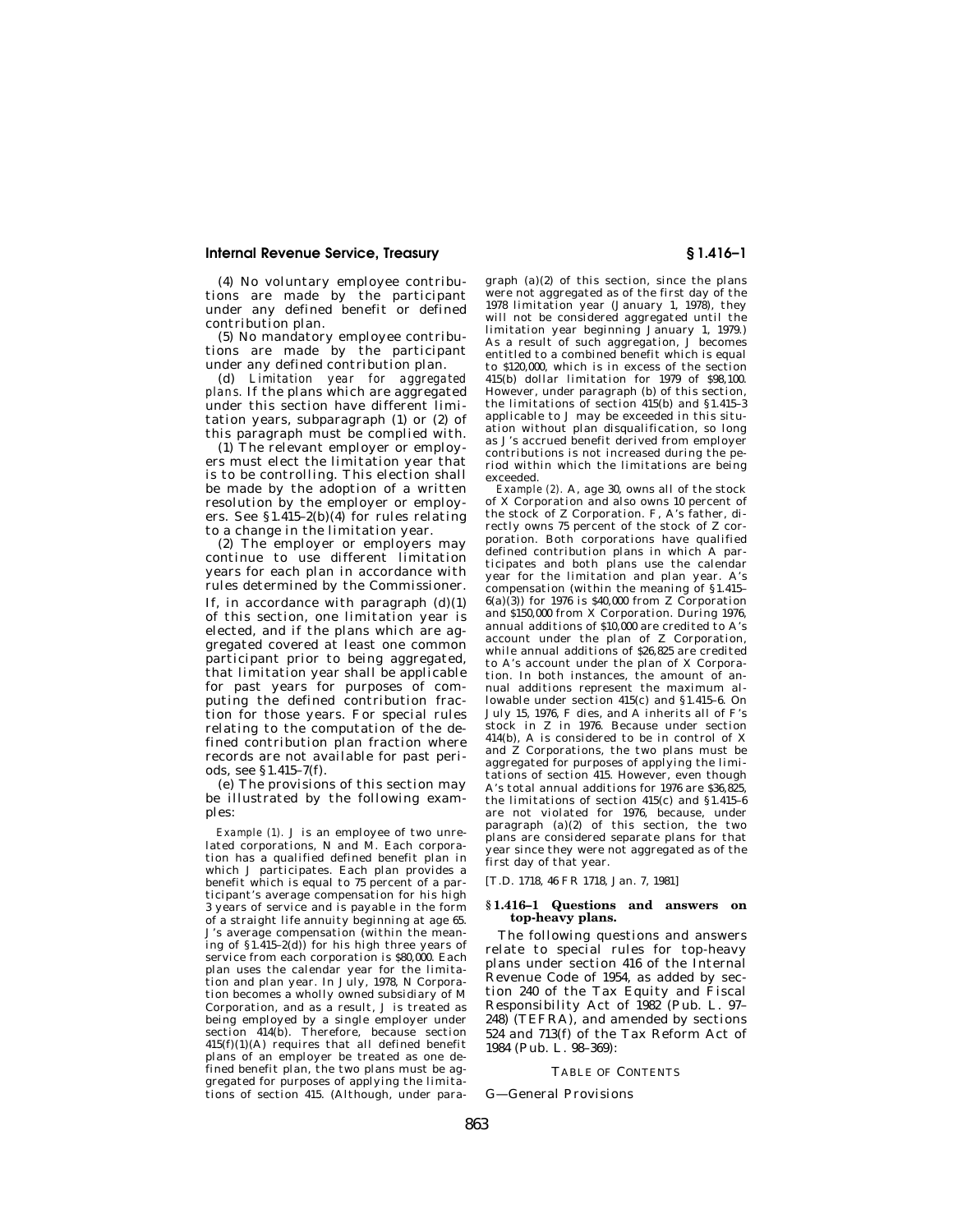T—Top-Heaviness Determinations

V—Vesting Rules for Top-Heavy Plans

## M—Minimum Benefits Under Top-Heavy Plans

## G. GENERAL PROVISIONS

G–1 Q. What requirement plans are subject to the top-heavy rules added to the Code by the Tax Equity and Fiscal Responsibility Act and amended by the Tax Reform Act of 1984?

A. All stock bonus, pension, or profitsharing plans intended to qualify under section 401(a), annuity contracts described in section 403(a), and simplified employee pensions described in section 408(k) are subject to the new top-heavy rules added to the Code by the Tax Equity and Fiscal Responsibility Act and amended by the Tax Reform Act  $('TRA')$  of 1984.

G–2 Q. Is a multiple employer plan subject to the top-heavy requirements of section 416?

A. A multiple employer plan is subject to the requirements of section 416, but only with respect to each individual employer. Thus, if twelve employers contribute to a multiple employer plan and the accrued benefits for the key employees of one employer exceed 60 percent of the accrued benefits of all employees for such employer, the plan is top-heavy with respect to that employer. A failure by the multiple employer plan to satisfy section 416 with respect to the employees of such employer means that all employers are maintaining a plan that is not a qualified plan.

G–3 Q. As of what date must plan amendments to comply with top-heavy rules be effective?

A. Amendments required to comply with the top-heavy rules must be effective as of the first day of the first plan year which begins after 1983. See  $§1.401(b)-1$  for the date by which such amendments must be adopted.

T. TOP-HEAVINESS DETERMINATIONS

T–1 Q. What factors must be considered in determining whether a plan is top-heavy?

A. (a) In order to determine whether a plan is top-heavy for a plan year, it is necessary to determine which employers will be treated as a single employer for purposes of section 416; what

## **§ 1.416–1 26 CFR Ch. I (4–1–05 Edition)**

the determination date is for the plan year; which employees are or formerly were key employees; which former employees have not performed any service for the employer maintaining the plan at any time during the five-year period ending on the determination date; which plans of such employers are required or permitted to be aggregated to determine top-heavy status; and the present value of the accrued benefits (including distributions made during the plan year containing the determination date and the four preceding plan years) of key employees, former key employees, and non-key employees.

(b) All employers that are aggregated under section 414 (b), (c), and (m) must be taken into account as a single employer for the plan year in question, and those employees in all plans maintained by the employers that are aggregated must be categorized as key employees, as former key employees, or as non-key employees. See Question and Answer T–12 for the determination of which employees are or were key employees. All plans maintained by the employers in which a key employee participates, and certain other plans, must then be aggregated (the required aggregation group). See Question and Answer T–6 for rules concerning required aggregation. Other plans may in some cases be aggregated with the required aggregation group. See Question and Answer T–7 for rules concerning such permissive aggregation.

(c) Once aggregated, all plans that are required to be aggregated will either be top-heavy or not top-heavy, depending upon whether the aggregation group is top-heavy. A plan or aggregation group will be considered top-heavy if the sum of the present value of the accrued benefits for key employees is more than 60 percent of the sum of the present value of accrued benefits of all employees.

(d) Except as otherwise stated, for purposes of section 416(g), an employee is an individual currently or formerly employed by an employer. Former key employees are non-key employees and are excluded entirely from the calculation to determine top-heaviness. In all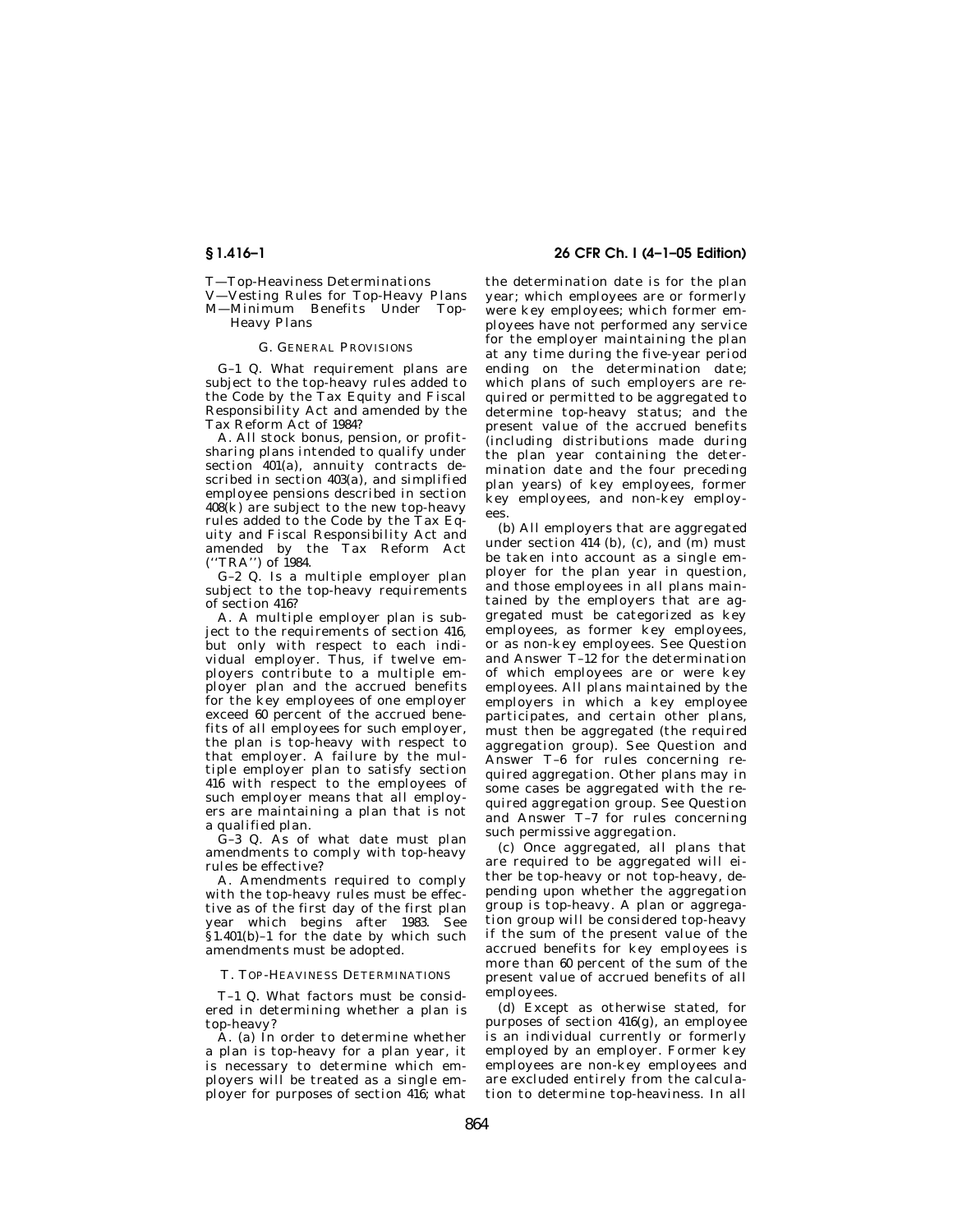cases, the present value of accrued benefits includes distributions made during the plan year containing the determination date and the preceding four plan years. See Questions and Answers T–24 and T–25 for rules concerning the account balances and present value of accrued benefits. For plan years beginning after December 31, 1984, the accrued benefit of an employee who has not performed any sevice for the employer maintaining the plan at any time during the five-year period ending on the determination date is excluded from the calculation to determine topheaviness. However, if an employee performs no services for five years and then performs sevices, such employee's total accrued benefit is included in the calculation for top-heaviness.

T–2 Q. To what extent are multiemployer plans and multiple employer plans to which an employer makes contributions on behalf of its employees treated as plans of that employer for top-heavy purposes?

A. Multiemployer plans described in section  $414(f)$  and multiple employer plans described in section  $413(c)$  to which an employer makes contributions on behalf of its employees are treated as plans of that employer to the extent that benefits under the plan are provided to employees of the employer because of service with that employer.

T–3 Q. Must a collectively-bargained plan be aggregated with other plans of the employer to determine whether some or all of the employer's plans are top-heavy?

A. A collectively-bargained plan that includes a key employee of an employer must be included in the required aggregation group for that employer. See Question and Answer T–6 for rules concerning required aggregation. A collectively-bargained plan that does not include a key employee may be included in a permissive aggregation group. See Question and Answer T–7 for rules concerning permissive aggregation. However, the special rules in section 416 (b), (c), or  $(d)$  applicable to topheavy plans do not apply with respect to any employee included in a unit of employees covered by an agreement which the Secretary of Labor finds to be a collective-bargaining agreement

between employee representatives and one or more employers if there is evidence that retirement benefits were the subject of good faith bargaining between such employee representatives and such employer or employers. In determining whether there is a collective-bargaining agreement between employee representatives and one or more employers, the additional condition of section 7701(a)(46) must be satisfied after March 31, 1984.

T–4 Q. How is a terminated plan treated for purposes of the top-heavy rules?

A. A terminated plan is treated like any other plan for purposes of the topheavy rules. For purposes of section 416, a terminated plan is one that has been formally terminated, has ceased crediting service for benefit accruals and vesting, and has been or is distributing all plan assets to participants or their beneficiaries as soon as administratively feasible. Such a plan must be aggregated with other plans of the employer if it was maintained within the last five years ending on the determination date for the plan year in question and would, but for the fact that it terminated, be part of a required aggregation group for such plan year. Distributions which have taken place within the five years ending on the determination date must be accounted for in accordance with section  $416(g)(3)$ . No additional vesting, benefit accruals or contributions must be provided for participants in a terminated plan.

T–5 Q. How are frozen plans treated for purposes of the top-heavy rules?

A. For purposes of section 416, a frozen plan is one in which benefit accruals have ceased but all assets have not been distributed to participants or their beneficiaries. Such plans are treated, for purposes of the top-heavy rules, as any non-frozen plan. That is, such plans must provide minimum contributions or benefit accruals, limit the amount of compensation which can be taken into account in providing benefits, and provide top-heavy vesting. A frozen defined contribution plan may not be required to provide additional contributions because of the rule in section  $416(c)(2)(B)$ .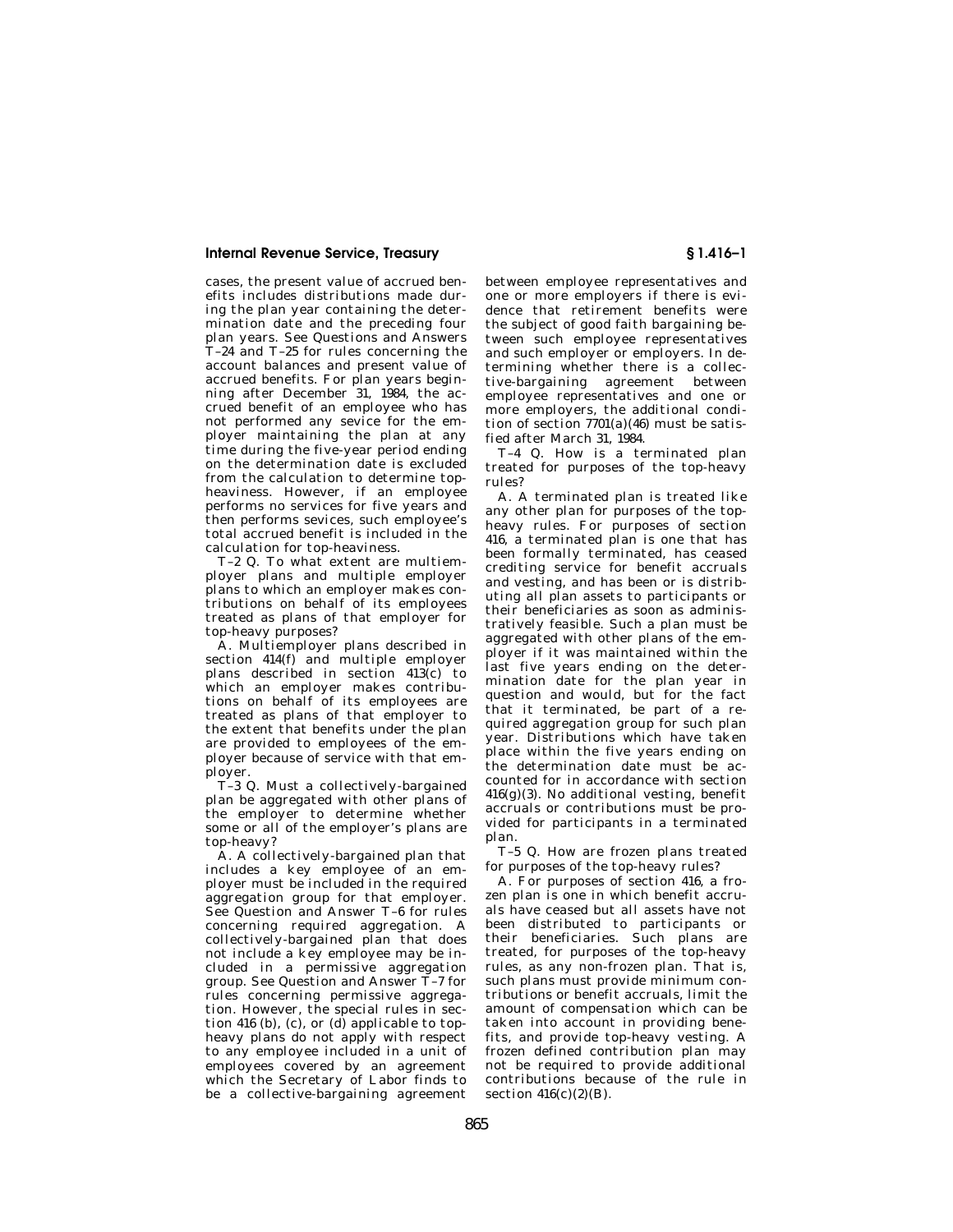T–6 Q. What is a required aggregation group?

A. For purposes of determining whether the plans of an employer are top-heavy for a particular plan year, the required aggregation group includes each plan of the employer in which a key employee participates in the plan year containing the determination date, or any of the four preceding plan years. In addition, each other plan of the employer which, during this period, enables any plan in which a key employee participates to meet the requirements of section  $401(a)(4)$  or  $410$  is part of the required aggregation group. This concept may be illustrated by the following examples:

*Example (1).* An employer maintains two plans. Key employees participate in one plan, but not in the other. If the plan containing key employees independently satisfies the coverage and non-discrimination rules of sections  $410$  and  $401(a)(4)$ , it may be tested independently to determine whether it is top-heavy. Also, the plan not covering key employees would not be part of a required aggregation group and would not need to be tested to determine whether it is topheavy. However, if the plan containing key employees satisfies the coverage requirements of section 410(b) or the non-discrimination requirements of section 401(a)(4) only when it is considered together with the other plan in accordance with  $$1.410(b)-1(d)(3)$ , the plan not covering key employees would be part of the required aggregation group.

*Example (2).* A sole proprietor terminated a Keogh plan in 1981. In 1982, the sole proprietor incorporated and established a corporate plan with a calendar-year plan year. For purposes of determining whether the corporate plan is top-heavy for its 1984 plan year, the terminated Keogh plan and the corporate plan would be part of a required aggregation group. The sole proprietor and the corporation would be treated as a single employer under section 414(c). Under Question and Answer T–4, the terminated plan would be aggregated with the corporate plan because it was maintained within the five-year period ending on the determination date for the 1984 plan year and because, but for the fact that it terminated, it would be aggregated with the corporate plan because it covered a key employee.

T–7 Q. What is a permissive aggregation group?

A. A permissive aggregation group consists of plans of the employer that are required to be aggregated, plus one

**§ 1.416–1 26 CFR Ch. I (4–1–05 Edition)** 

or more plans of the employer that are not part of a required aggregation group but that satisfy the requirements of sections  $401(a)(4)$  and  $410$  when considered together with the required aggregation group. This concept may be illustrated by the following examples:

*Example (1).* (a) An employer maintains two plans:

1. Plan A covers key employees and independently satisfies the requirements of sections  $410$  and  $401(a)(4)$ .

2. Plan B covers no key employees. It also independently satisfies the requirements of sections  $410$  and  $401(a)(4)$ .

(b) As indicated in Question and Answer T– 6, Plan B is not required to be aggregated with Plan A. Further, if Plan B provided contributions or benefits that were not at least comparable to the contributions or benefits provided under Plan A, then Plan B could not be permissively aggregated with Plan A because the contributions and benefits would discriminate if the two plans were considered as a unit. However, if the benefits or contributions under Plan B were comparable to those under Plan A, the two plans would be permitted to be aggregated to determine whether or not the group consisting of both plans is top-heavy. If Plan A and Plan B are permitted to be aggregated, and if the permissive aggregation group is not top-heavy, then neither Plan A nor Plan B would be considered top-heavy.

*Example (2).* (a) Employer W maintains two plans.

1. Plan C covers salaried employees and independently satisfies the requirements of sections  $410$  and  $401(a)(4)$ .

2. Plan D covers employees who are included in a unit of employees covered by an agreement which the Secretary of Labor has found to be a collective-bargaining agreement between employee representatives and the employer and retirement benefits were bargained for between employee representatives and the employer.

(b) The fact that Plan D is a collectivelybargained plan does not necessarily mean that it may be permissively aggregated with Plan C. In order to be permissively aggregated with Plan C, Plan D must provide contributions or benefits with respect to service with Employer W that are at least comparable to the contributions or benefits provided under Plan C.

T–8 Q. May an employer permissively aggregate multiemployer plans, multiple employer plans and simplified employee pension plans to which the employer contributes with a plan covering key employees or a required aggregated group?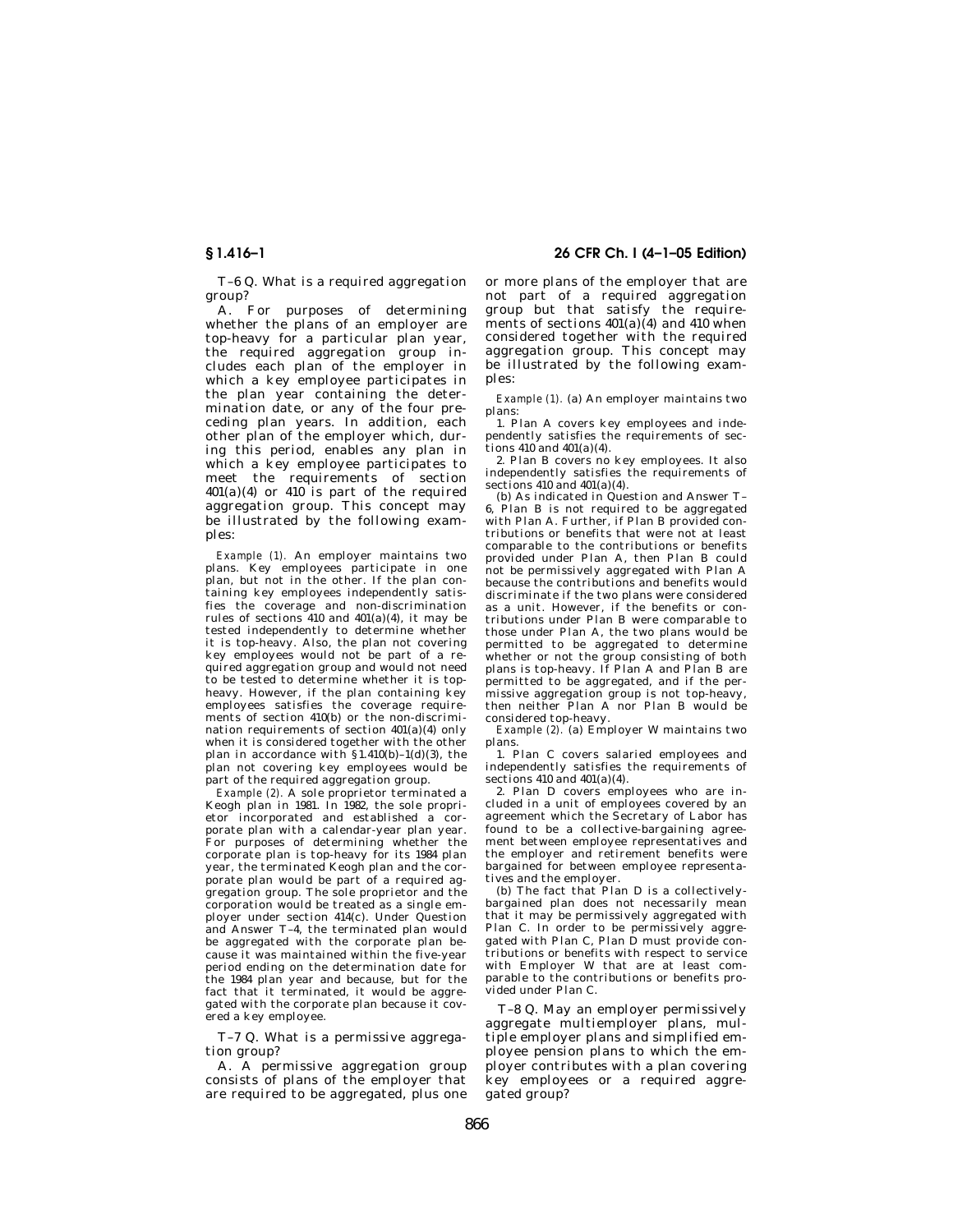A. Yes. Multiemployer plans, multiple employer plans and simplified employee pensions to which an employer makes contributions may be permissively aggregated with a plan covering key employees or with a required aggregation group if the contributions or benefits provided under the multiemployer plan, multiple employer plan or simplified employee pension by the employer are comparable to the contributions or benefits provided under the plan covering key employees or the plans in the required aggregation group. In making this determination, only the employer's contribution to the simplified employee pension may be used.

T–9 Q. What plans will be treated as top-heavy if they are part of a required aggregation group that is top-heavy?

A. In the case of plans that are required to be aggregated, each plan in the required aggregation group will be top-heavy if the group is top-heavy. No plan in the required aggregation group will be top-heavy if the group is not top-heavy.

T–10 Q. If a required aggregation group is top-heavy, and one plan of the group satisfies the requirements of sections 416 (b), (c), and (d), may other plans in the group include provisions which do not satisfy sections 416 (b), (c) and (d)?

A. No. Each plan in a required aggregation group is top-heavy if the group is top-heavy. Thus, each plan must contain provisions satisfying the requirements of sections 416 (b) and (d). If all the plans are defined contribution plans, only one plan need satisfy the requirements of section  $416(c)(2)$  with respect to any non-key employee who participates in more than one of the plans. If all the plans are defined benefit plans, only one plan need satisfy the requirements of section  $416(c)(1)$ with respect to any non-key employee who participates in more than one of the plans. However, in the case of nonkey employees who do not participate in more than one plan, each plan must separately provide the applicable minimum contribution or benefit with respect to each such employee. See Question and Answer M–12 in the case of employees who are covered under both

a defined benefit and a defined contribution plan.

T–11 Q. What plans will be treated as top-heavy if a permissive aggregation group is top-heavy?

A. If a permissive aggregation group is top-heavy, only those plans that are part of the required aggregation group will be subject to the requirements of section  $416$  (b), (c) and (d). Plans that are not part of the required aggregation group will not be subject to these requirements. Thus, if an employer wishes to demonstrate that the plans maintained by the employer are not top-heavy, the employer need consider only the required aggregation group. If, after considering the required aggregation group, it is determined that the plans are not top-heavy, the requirements of section 416 (b), (c) and (d) will not apply to any of the plans. If, on the other hand, the plans required to be aggregated are top-heavy, the employer may wish to determine whether there are any plans that may be permissively aggregated to demonstrate that the plans are not top-heavy. Assuming that there are plans that are eligible for permissive aggregation, the employer may take these plans into consideration. If, after taking such plans into consideration, the net result is that the entire group is not top-heavy, the top-heavy requirements do not apply to any plan in the group.

T–12 Q. For purposes of determining whether a plan is top-heavy for a plan year, who is a key employee?

A. Under section 416(i)(1), a key employee is any employee (including any deceased employee) who at any time during the plan year containing the determination date for the plan year in question or the four preceding plan years (including plan years before 1984) is:

1. An officer of the employer having annual compensation from the employer for a plan year greater than 150 percent of the dollar limitation in effect under section  $415(c)(1)(A)$  for the calendar year in which such plan year ends (see Questions and Answers T–13, T–14, and T–15),

2. One of the ten employees having annual compensation from the employer for a plan year greater than the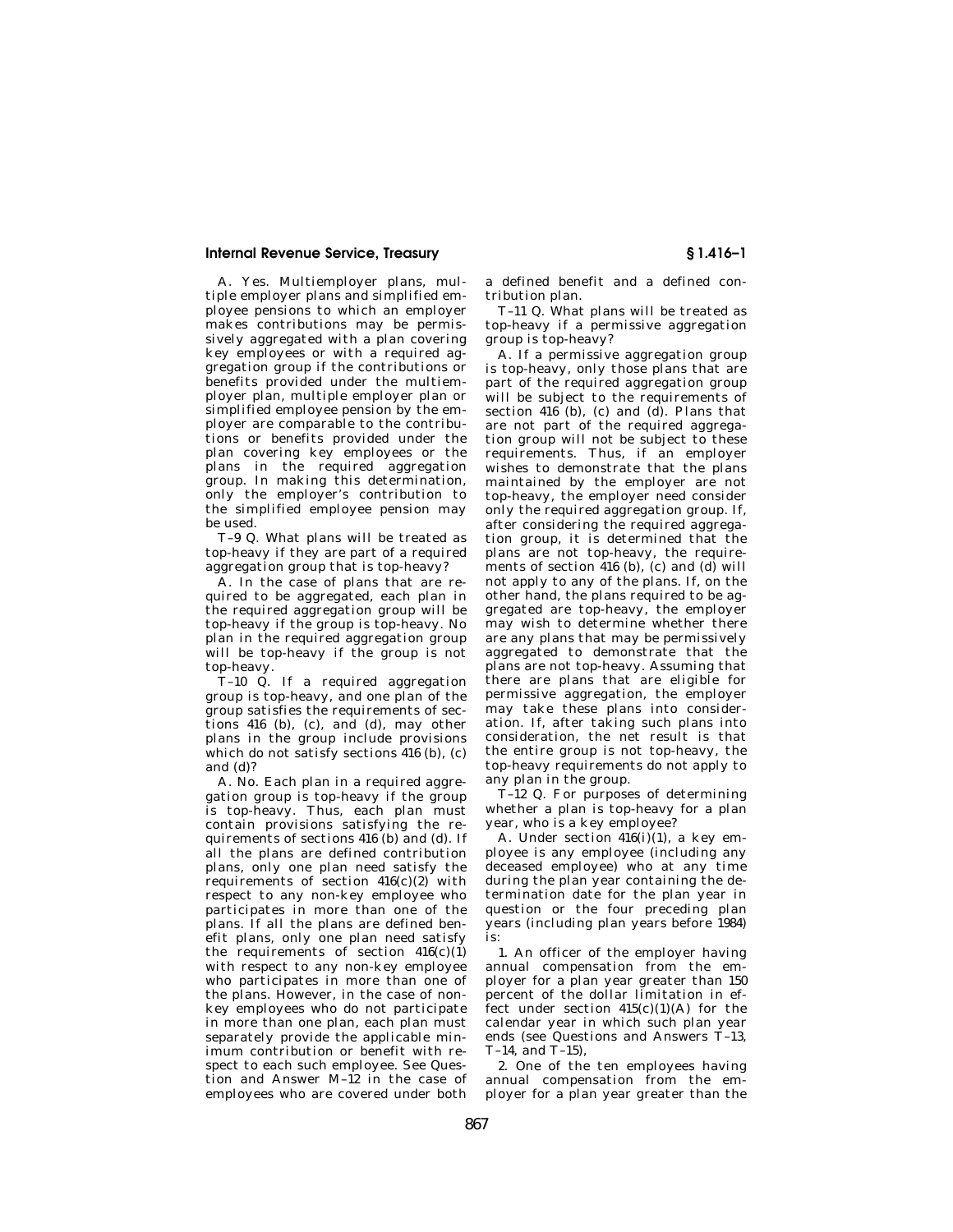dollar limitation in effect under section  $415(c)(1)(A)$  for the calendar year in which such plan year ends and owning (or considered as owning within the meaning of section 318) both more than a 1⁄2 percent interest and the largest interests in the employer (see Question and Answer T–19),

3. A 5-percent owner of the employer, or

4. A 1-percent owner of the employer having annual compensation from the employer for a plan year more than \$150,000 (see Questions and Answers T– 16 and T–21).

An individual may be considered a key employee in a plan year for more than one reason. For example, an individual may be both an officer and one of the ten largest owners. However, in testing whether a plan or group is topheavy, an individual's accrued benefit is counted only once. The terms key employee, former key employee, and non-key employee include the beneficiaries of such individuals. This Question and Answer is illustrated by the following examples:

*Example (1).* An employer maintains a calendar-year plan. An individual who was an employee of the employer and a 5-percent owner of the employer in 1986 was neither an employee nor an owner in 1987 or thereafter. Even though the individual is no longer an employee or owner of the employer, the individual would be treated as a key employee for purposes of determining whether the plan is top-heavy for each plan year through the 1991 plan year. However, for purposes of determining whether the plan is top-heavy for the 1992 plan year and for subsequent plan years, the individual would be treated as a former key employee.

*Example (2).* The facts are the same as in example (1), except that the individual died in early 1987 and his total benefit under the plan was distributed to his beneficiary in 1987. Such distribution would be treated as the accrued benefit of the individual for each year through the 1991 plan year. However, such individual would be treated as a former key employee for purposes of determining whether the plan is top-heavy for the 1992 plan year and for subsequent plan years. The conclusions are not affected by whether the beneficiary of the individual is a non-key employee or a key employee of the employer.

T–13 Q. For purposes of defining a key employee, who is an officer?

A. Whether an individual is an officer shall be determined upon the basis of

## **§ 1.416–1 26 CFR Ch. I (4–1–05 Edition)**

all the facts, including, for example, the source of his authority, the term for which elected or appointed, and the nature and extent of his duties. Generally, the term officer means an administrative executive who is in regular and continued service. The term officer implies continuity of service and excludes those employed for a special and single transaction. An employee who merely has the title of an officer but not the authority of an officer is not considered an officer for purposes of the key employee test. Similarly, an employee who does not have the title of an officer but has the authority of an officer is an officer for purposes of the key employee test. In the case of one or more employers treated as a single employer under sections 414(b), (c), or (m), whether or not an individual is an officer shall be determined based upon his responsibilities with respect to the employer or employers for which he is directly employed, and not with respect to the controlled group of corporations, employers under common control or affiliated service group. A partner of a partnership will not be treated as an officer for purposes of the key employee test merely because he owns a capital or profits interest in the partnership, exercises his voting rights as a partner, and may, for limited purposes, be authorized and does in fact act as an agent of the partnership.

T–14 Q. For purposes of determining whether a plan is top-heavy for a plan year, how many officers must be taken into account?

A. There is no minimum number of officers that must be taken into account. Only individuals who are in fact officers within the meaning of Question and Answer T–13 must be considered. For example, a corporation with only one officer and two employees would have only one officer for purposes of section  $416(i)(1)(A)(i)$ . After aggregating all employees (including leased employees within the meaning of section 414(n)) of employers required to be aggregated under section 414(b), (c) or (m), there is a maximum limit to the number of officers that are to be taken into account as officers for the entire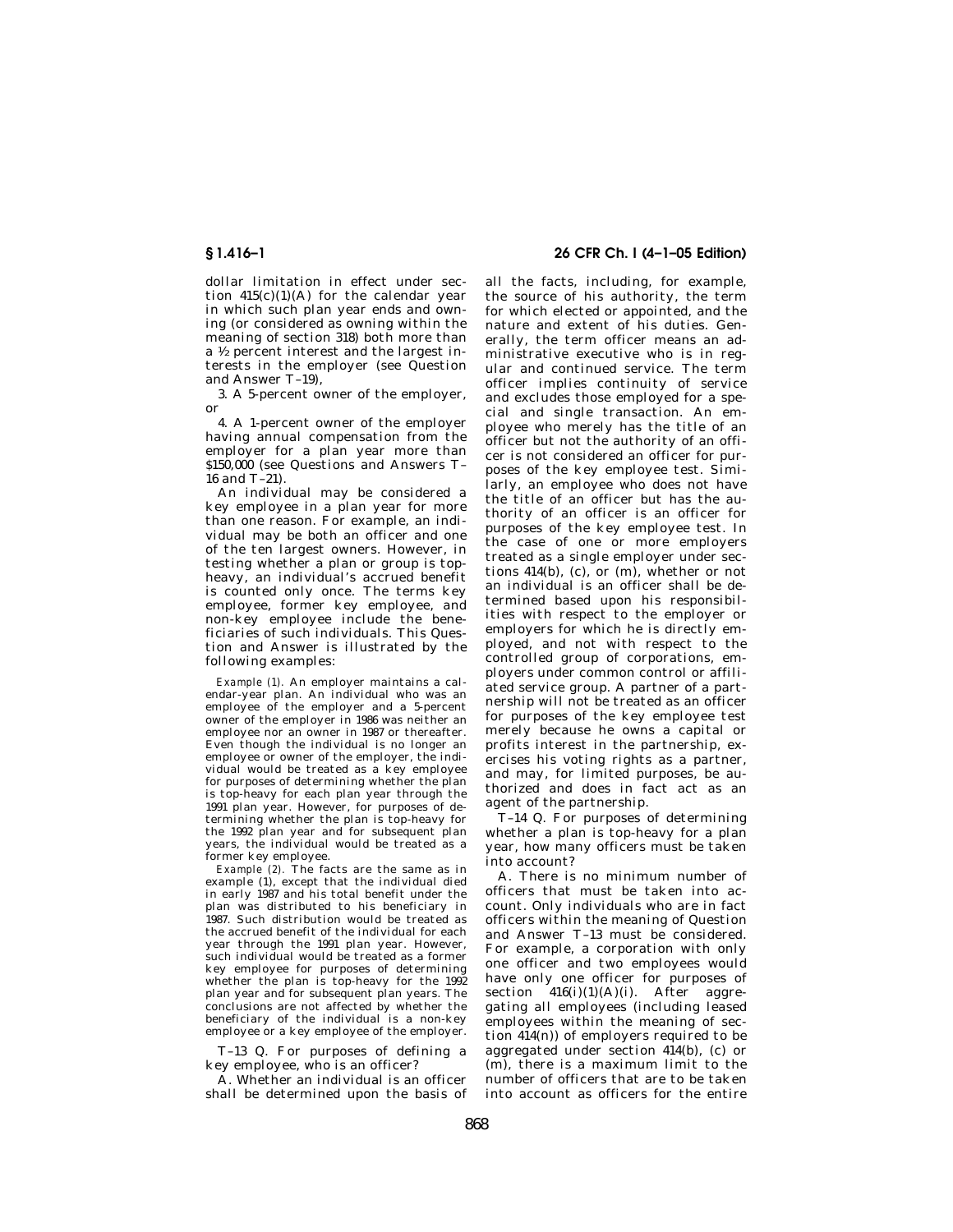group of employers that are so aggregated. The number of employees an employer (including all employers required to be aggregated under section  $(414(b), (c), or (m))$  has for the plan year containing the determination date is the greatest number of employees it had during that plan year or any of the four preceding plan years. For purposes of this Question and Answer, employees include only those individuals who perform services for the employer during a plan year. If the number of employees (including part-time employees) of all the employers aggregated under section  $414(b)$ , (c) or (m) is less than 30 employees, no more than three individuals shall be treated as key employees for the plan year containing the determination date by reason of being officers. If the number of employees of all organizations aggregated under section  $414(b)$ , (c) or (m) is greater than 30 but less than 500, no more than 10% of the number of employees will be treated as key employees by reason of being officers. (If 10% of the number of employees is not an integer, the maximum number of individuals to be treated as key employees by reason of being officers shall be increased to the next integer). If the number of employees of employers aggregated under section 414 (b),  $(c)$  and  $(m)$  exceeds 500, no more than 50 employees are to be considered as key employees by reason of being officers. This limited number of officers is comprised of the individual officers, selected from the group of all individuals who were officers in the plan year containing the determination date or any one of the four preceding plan years, who had annual plan year compensation (in the officer year) in excess of 150 percent of the dollar limitation in effect under section 415(c)(1)(A) for the calendar year in which the plan year ends and who had the largest annual plan-year compensation in that five-year period. (The definition of compensation contained in Question and Answer T–21 is to be used for this purpose.) In determining the officers of an employer, an employee who is an officer shall be counted as an officer for key employee purposes without regard to whether the employee is a key employee for any other reason. However, in testing whether the plan(s)

is top-heavy, an individual's present value of accrued benefits is counted only once.

*Example.* A company is testing to see if its plan is top-heavy for the 1985 plan year. In each year from 1980 through 1984 it has more than 500 employees. Assume that (1) because of rapid turnover among officers, the individuals who are officers each year are different from the individuals who are officers in any preceding year, and (2) the annual plan year compensation of each officer exceeds 150 percent of the dollar limitation in effect under section 415(c)(1)(A) for the calendar year in which the plan year ends. Under the limitations, only a total of 50 individuals would be considered to be key employees by virtue of being officers in testing for top-heaviness for the 1985 plan year. Further, the 50 individuals considered as key employees under this test would be determined by selecting the 50 out of 250 individuals (50 different officers each year) who had the highest annual planyear compensation during the 1980–1984 period (while officers).

T–15 Q. For purposes of section 416, do organizations other than corporations have officers?

A. Yes. For purposes of the top-heavy rules, sole proprietorships, partnerships, associations, trusts, and labor organizations may have officers. This rule is effective for purposes of determining whether a plan is top-heavy for plan years which begin after February 28, 1985.

T–16 Q. Who is a 1-percent owner of the employer?

A. (a) If the employer is a corporation, a 1-percent owner is any employee who owns (or is considered as owning within the meaning of section 318) more than 1 percent of the value of the outstanding stock of the corporation or stock possessing more than 1 percent of the total combined voting power of all stock of the corporation. If the employer is not a corporation, a 1-percent owner is any employee who owns more than 1 percent of the capital or profits interest in the employer. The rules of subsections  $(b)$ ,  $(c)$ , and  $(m)$  of section 414 do not apply for purposes of determining who is a 1-percent owner.

(b) For purposes of determining who is a 1-percent owner, 5-percent owner, or top-ten owner, value means fair market value taking into account all facts and circumstances.

T–17 Q. Who is a 5-percent owner of the employer?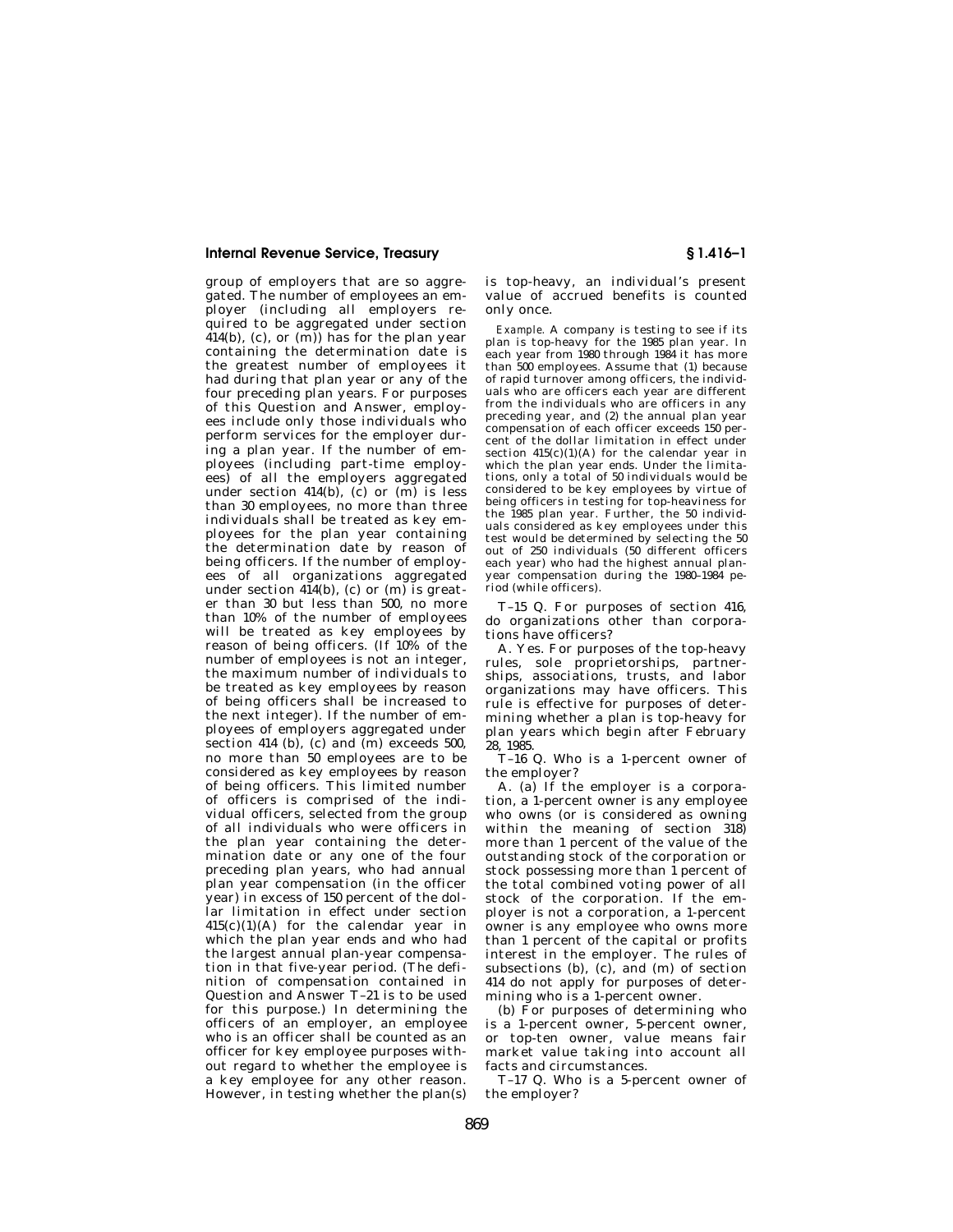A. If the employer is a corporation, a 5-percent owner is any employee who owns (or is considered as owning within the meaning of section 318) more than 5 percent of the value of the outstanding stock of the corporation or stock possessing more than 5 percent of the total combined voting power of all stock of the corporation. If the employer is not a corporation, a 5-percent owner is any employee who owns more than 5 percent of the capital or profits interest in the employer. The rules of subsections  $(b)$ ,  $(c)$ , and  $(m)$  of section 414 do not apply for purposes of determining who is a 5-percent owner.

T–18 Q. How do the rules of section 318 apply for purposes of determining ownership in an entity other than a corporation?

A. For purposes of determining ownership is an entity other than a corporation, the rules of section 318 apply in a manner similar to the way in which they apply for purposes of determining ownership in a corporation. For non-corporate interests, capital or profits interest must be substituted for stock.

T–19 Q. Which employees will be considered one of the top ten owners?

A. (a) For purposes of determining whether a plan is top-heavy for a plan year, the top ten owners are the ten employees who (1) own (or are considered as owning within the meaning of section 318) during the plan year containing the determination date or any of the four preceding plan years both more than a 1⁄2 percent ownership interest in value and the largest percentage ownership interests in value of any of the employers required to be aggregated under section  $414(b)$ , (c), or  $(m)$ , and (2) have during the plan year of ownership annual plan year compensation from the employer more than the limitation in effect under section 415(c)(1)(A) for the calendar year in which such plan year ends. The five years for which the test is made will be referred to as the ''testing period.'' An employee whose annual plan year com-<br>pensation exceeds the section pensation  $415(c)(1)(A)$  limit in effect for the calendar year in which a plan year in the testing period ends who has an ownership interest greater than  $\frac{1}{2}$  percent in that plan year is considered to be one

## **§ 1.416–1 26 CFR Ch. I (4–1–05 Edition)**

of the top ten owners unless at least ten other employees own a greater interest in the employer during any year of the testing period and have annual plan year compensation during such plan year of ownership greater than the section  $415(c)(1)(A)$  limit in effect for the calendar year in which such plan year ends. Ownership each plan year is determined on the basis of percentage of ownership interest in total ownership value and not dollar amounts. Thus, an employee whose stock interest is valued at 15 percent of the total stock value of a corporation in year one that was worth \$15,000 is ranked higher than an employee whose stock interest is valued at 5 percent of the total stock value of the same corporation in year three which is now worth \$50,000.

(b) If an employee's ownership interest changes during a plan year, his ownership interest for the year is the largest interest owned at any time during the year. If two employees have the same ownership interest in the employer during the testing period, the employee having the largest annual compensation from the employer for the plan year during any part of which that ownership interest existed shall be treated as having a larger interest. Thus, if 25 employees each own 4 percent in value of the employer during the testing period, the 10 employees with the largest single plan year compensation during this period will be considered the top ten owners. For purposes of this Question and Answer, compensation has the meaning set forth in Question and Answer T–21. This Question and Answer is illustrated by the following examples:

*Example 1.* Corporation K maintains a calendar year defined contribution plan. On January 1, 1986, Corporation K has five owners who owned the following value percentages of K stock: A=50%, B=20%, C=15%, D=10%, and E=5%. On June 30, 1987, the five owners of Corporation K sold all of their shares of stock. The new owners and their respective ownership percentages were: F=40%, G=30%, H=10%, I=10%, and J=10%. Assume that, for 1986, A, B, C, D, and E had annual compensation from Corporation K greater than the section  $415(c)(1)(A)$  limit and that, for 1987, F, G, H, I, and J also had compensation from Corporation K greater than the section  $415(c)(1)(A)$  limit. For purposes of determining whether the plan is top-heavy for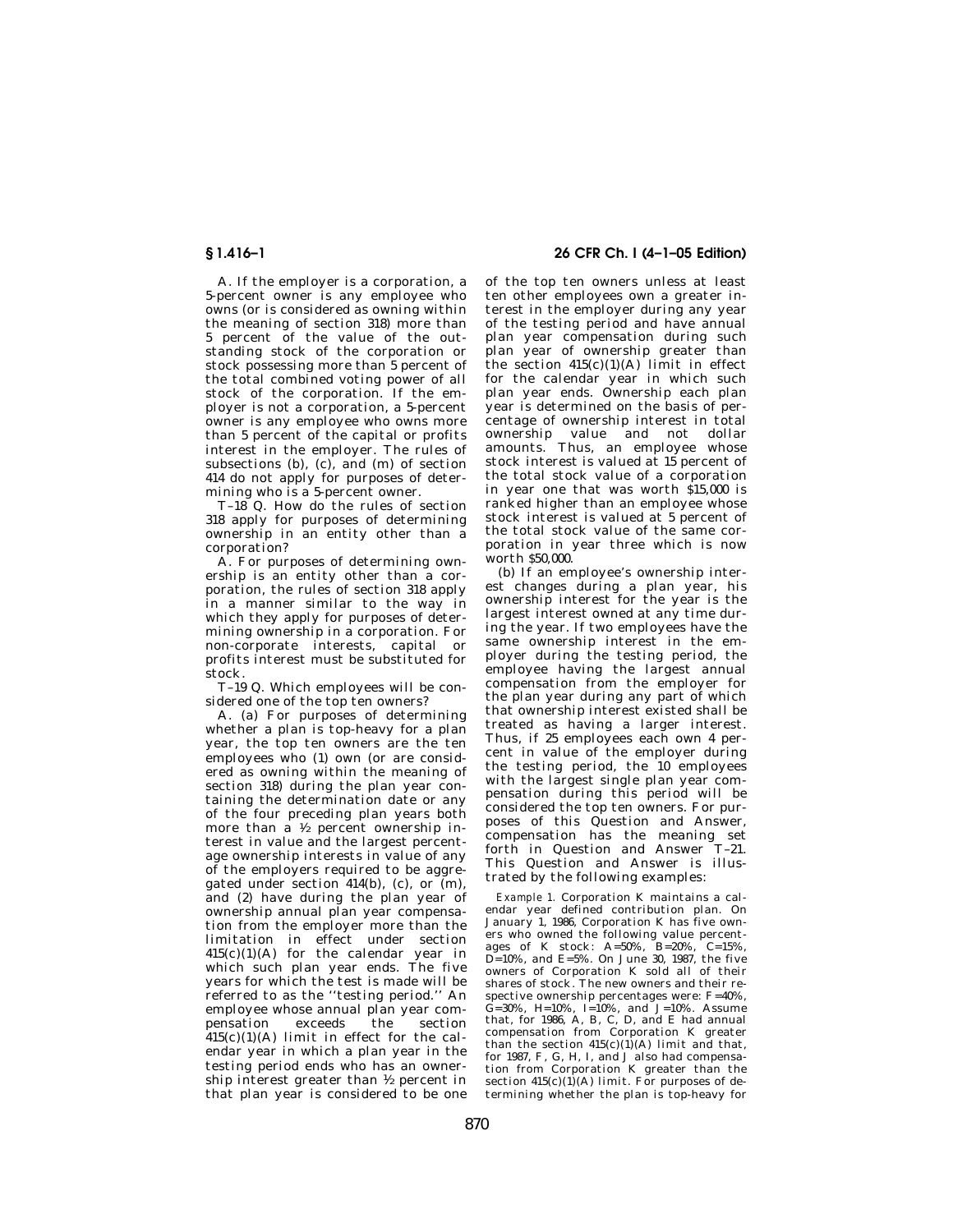the 1991 plan year, the top ten owners will include A, B, C, D, E, F, G, H, I, and J because no 10 individuals during the testing period, 1986–1990, had a greater ownership interest than these individuals.

*Example 2.* Assume the same facts in *Example 1,* except that on June 1, 1988, F, G, H, I, and J sold their interests to new owners, K, L, M, N, and O. K, L, M, N, and O owned, respectively, 30%, 30%, 30%, 5% and 5% of the value of the shares of X. Assume also that for 1988 K, L, M, N, and O earned more than the section  $415(c)(1)(A)$  limitation. For purposes of determining whether the plan is topheavy for the 1991 plan year, the top ten owners will include: A, B, F, K, G, L, M, and C because these eight individuals owned the highest value percentages of the Corporation K stock. Since D, H, I, and J owned equal 10% interests in value, the two employees of this group who had the largest annual plan year compensation during the plan years of their ownership will be the last 2 top ten owners.

T–20 Q. For purposes of determining whether an employee is a key employee under section  $416(i)(1)(A)$ , what aggregation rules apply?

A. In the case of ownership percentages, each employer that would otherwise be aggregated under section 414 (b), (c) and (m) is treated as a separate employer. (See section  $416(i)(1)(C)$ .) However, for purposes of determining whether an individual has compensation of \$150,000, or whether an individual is a key employee by reason of being an officer or a top ten owner, compensation from each entity required to be aggregated under sections 414 (b), (c) and (m) is taken into account. These rules may be illustrated by the following example:

*Example.* An individual owns two percent of the value of a professional corporation, which in turn owns a  $\frac{1}{10}$ th of 1 percent interest in a partnership. The entities must be aggregated in accordance with section 414(m). The individual performs services for the professional corporation and for the partnership. The individual receives compensation of \$125,000 from the professional corporation and \$26,000 from the partnership. The individual is considered to be a key employee with respect to the employer that comprises both the professional corporation and the partnership because he has a two percent interest in the professional corporation and because his combined compensation from both the professional corporation and the partnership is more than \$150,000.

T–21 Q. For purposes of testing whether an individual has compensation of more than \$150,000, what definition of compensation must be used?

A. The definition of compensation to be used is the definition in §1.415–2(d). In the case of an individual, including a self-employed individual, §1.415–  $2(d)(2)(i)$  excludes from compensation amounts contributed to a plan of deferred compensation. Alternatively, compensation that would be stated on an employee's Form W–2 for the calendar year that ends with or within the plan year may be used. A plan must use the same definition of compensation for all top-heavy purposes for which the definition in this Question and Answer must be used.

T–22 Q. In the case of an employer who maintains a single plan, when must the determination whether the plan is top-heavy be made?

A. Whether a plan is top-heavy for a particular plan year is determined as of the determination date for such plan year. The determination date with respect to a plan year is defined in section  $416(g)(4)(C)$  as (1) the last day of the preceding plan year, or (2) in the case of the first plan year, the last day of such plan year. Distributions made and the present value of accrued benefits are generally determined as of the determination date. (See Questions and Answers T–24 and T–25 for more specific rules.)

T–23 Q. In the case of an aggregation group, when must the determination whether the group is top-heavy be made?

A. When two or more plans constitute an aggregation group in accordance with section  $416(g)(2)$ , the following procedures are used to determine whether the plans are top-heavy for a particular plan year. First, the present value of the accrued benefits (including distributions for key employees and all employees) is determined separately for each plan as of each plan's determination date. The plans are then aggregated by adding together the results for each plan as of the determination dates for such plans that fall within the same calendar year. The combined results will indicate whether or not the plans so aggregated are top-heavy. These rules may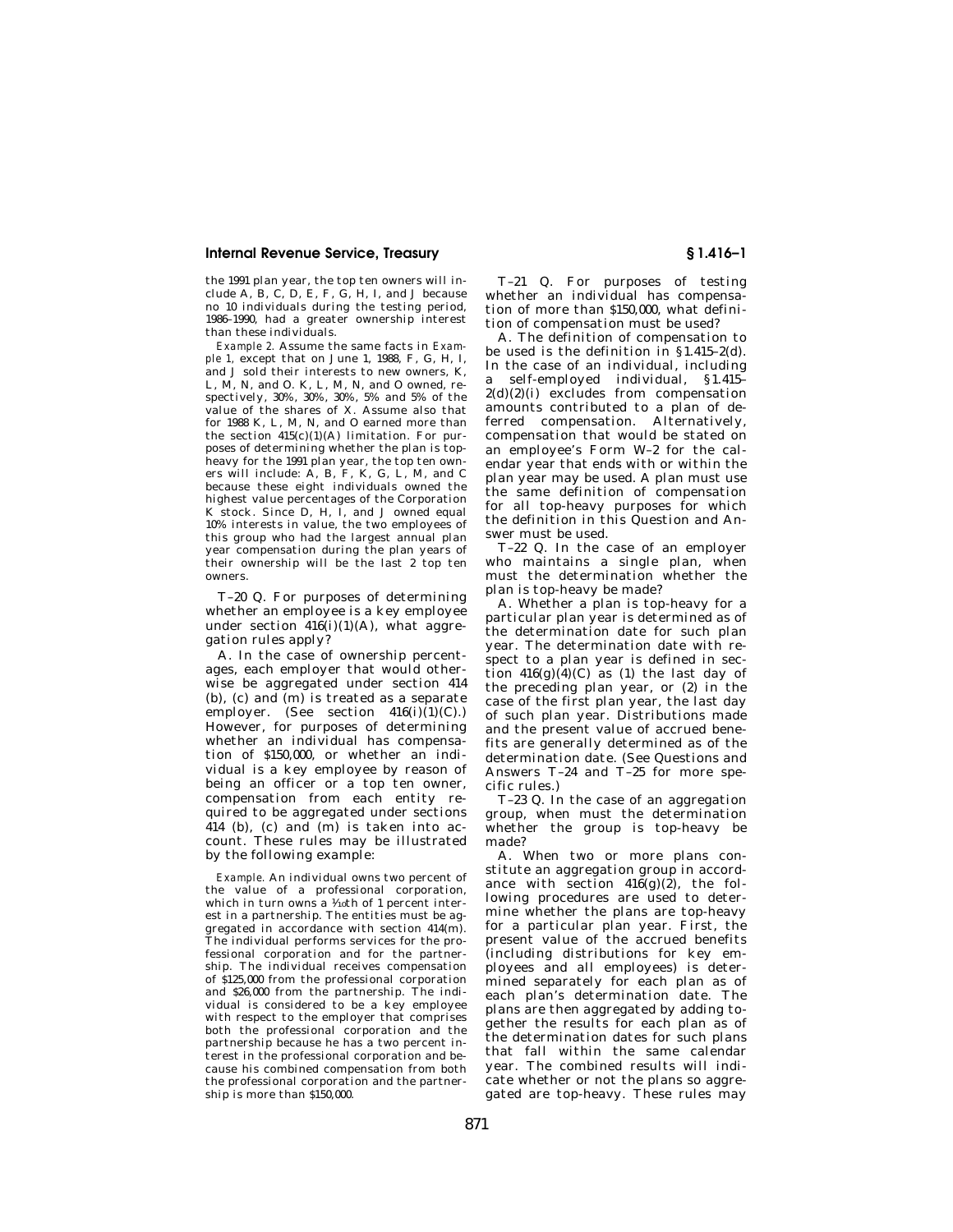be illustrated by the following example:

*Example.* An employer maintains Plan A and Plan B, each containing a key employee. Plan A's plan year commences July 1 and ends June 30. Plan B's plan year is the calendar year. For Plan A's plan year commencing July 1, 1984, the determination date is June 30, 1984. For Plan B's plan year in 1985, the determination date is December 31, 1984. These plans are required to be aggregated. For each of these plans as of their respective determination dates, the present value of the accrued benefits for key employees and all employees are separately determined. The two determination dates, June 30, 1984, and December 31, 1984, fall within the same calendar year. Accordingly, the present values of accrued benefits as of each of these determination dates are combined for purposes of determining whether the group is top-heavy. If, after combining the two present values, the total results show that the group is top-heavy, Plan A will be top-heavy for the plan year commencing July 1, 1984, and Plan B will be top-heavy for the 1985 calendar year.

T–24 Q. How is the present value of an accrued benefit determined in a defined contribution plan?

A. The present value of accrued benefits as of the determination date for any individual is the sum of (a) the account balance as of the most recent valuation date occurring within a 12 month period ending on the determination date, and (b) an adjustment for contributions due as of the determination date. In the case of a plan not subject to the minimum funding requirements of section 412, the adjustment in (b) is generally the amount of any contributions actually made after the valuation date but on or before the determination date. However, in the first plan year of the plan, the adjustment in (b) should also reflect the amount of any contributions made after the determination date that are allocated as of a date in that first plan year. In the case of a plan that is subject to the minimum funding requirements, the account balance in (a) should include contributions that would be allocated as of a date not later than the determination date, even though those amounts are not yet required to be contributed. Thus, the account balance will include contributions waived in prior years as reflected in the adjusted account balance and contributions not

# **§ 1.416–1 26 CFR Ch. I (4–1–05 Edition)**

paid that resulted in a funding deficiency. The adjusted account balance is described in Rev. Rul. 78–223, 1978–1 C.B. 125. Also, the adjustment in (b) should reflect the amount of any contribution actually made (or due to be made) after the valuation date but before the expiration of the extended payment period in section 412(c)(10).

T–25. Q. How is the present value of an accrued benefit determined in a defined benefit plan?

A. The present value of an accrued benefit as of a determination date must be determined as of the most recent valuation date which is within a 12 month period ending on the determination date. In the first plan year of a plan, the accrued benefit for a current employee must be determined either (i) as if the individual terminated service as of the determination date or (ii) as if the individual terminated service as of the valuation date, but taking into account the estimated accrued benefit as of the determination date. For the second plan year of a plan, the accrued benefit taken into account for a current participant must not be less than the accrued benefit taken into account for the first plan year unless the difference is attributable to using an estimate of the accrued benefit as of the determination date for the first plan year and using the actual accrued benefit as of the determination date for the second plan year. For any other plan year, the accrued benefit for a current employee must be determined as if the individual terminated service as of such valuation date. For this purpose, the valuation date must be the same valuation date for computing plan costs for minimum funding, regardless of whether a valuation is performed that year.

T–26. Q. What actuarial assumptions are used for determining the present value of accrued benefits for defined benefit plans?

A. (a) There are no specific prescribed actuarial assumptions that must be used for determining the present value of accrued benefits. The assumptions used must be reasonable and need not relate to the actual plan and investment experience. The assumptions need not be the same as those used for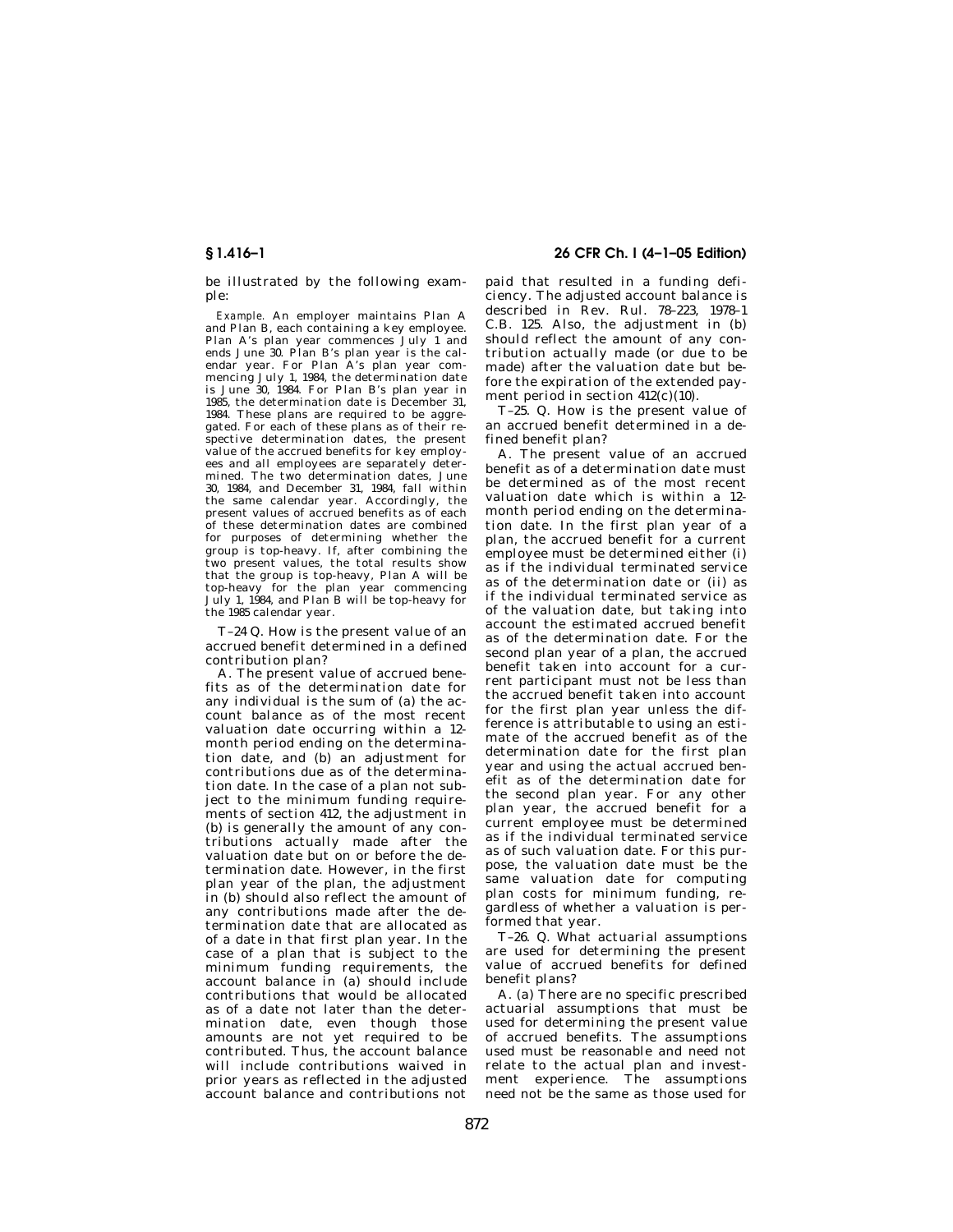minimum funding purposes or for purposes of determining the actuarial equivalence of optional benefits under the plan. The accrued benefit for each current employee is computed as if the employee voluntarily terminated service as of the valuation date. The present value must be computed using an interest and a post-retirement mortality assumption. Pre-retirement mortality and future increases in cost of living (but not in the maximum dollar amount permitted by section 415) may also be assumed. However, assumptions as to future withdrawals or future salary increases may not be used. In the case of a plan providing a qualified joint and survivor annuity within the meaning of section  $401(a)(11)$  as a normal form of benefit, for purposes of determining the present value of the accrued benefit, the spouse of the participant may be assumed to be the same age as the participant.

(b) Except in the case where the plan provides for a nonproportional subsidy, the present value should reflect a benefit payable commencing at normal retirement age (or attained age, if later). Thus, benefits not relating to retirement benefits, such as pre-retirement death and disability benefits and postretirement medical benefits, must not be taken into account. Further, subsidized early retirement benefits and subsidized benefit options must not be taken into account unless they are nonproportional subsidies. See Question and Answer

T–27.

(c) Where the plan provides for a nonproportional subsidy, the benefit should be assumed to commence at the age at which the benefit is most valuable. In the case of two or more defined benefit plans which are being tested for determining whether an aggregation group is top-heavy, the actuarial assumptions used for all plans within the group must be the same. Any assumptions which reflect a reasonable mortality experience and an interest rate not less than five percent or greater than six percent will be considered as reasonable. Plans, however, are not required to use an interest rate in this range.

T–27 Q. In determining the present value of accrued benefits in a defined benefit plan, what standards are applied toward determining whether a subsidy is nonproportional?

A. A subsidy is nonproportional unless the subsidy applies to a group of employees that would independently satisfy the requirements of section 410(b). If two or more plans are considered as a unit for comparability purposes under  $$1.410(b)-1(d)(3)$ , subsidies may be necessary in both plans or else the subsidy may be nonproportional. Thus, for example, in the case of a plan which provides an early retirement benefit after age 55 and 20 years of service equal to the normal retirement benefit without actuarial reduction and if the employees who may conceivably reach age 55 with 20 years of service would, as a group, satisfy the requirements of section 410(b), that subidy is proportional. However, in contrast, consider a plan that provides an early retirement benefit that is the actuarial equivalent of the normal retirement benefit. In determining the early retirement benefit, the plan imposes the section 415 limits only on the early retirement benefit (not on the normal retirement benefit before applying the early retirement reduction factors). In such a plan, a participant with a normal retirement benefit (before limitation by section 415) in excess of the section 415 limits will receive a subsidized early retirement benefit, whereas a participant with a lower normal retirement benefit will not. Thus, such a benefit would be a nonproportional subsidy if the group of individuals who are limited by the limitations under section 415 do not, by themselves, constitute a cross section of employees that could satisfy section  $410(h)$ .

T–28 Q. For purposes of determining the present value of accrued benefits in either a defined benefit or defined contribution plan, are the accrued benefits attributable to employee contributions considered to be part of the accrued benefits?

A. The accrued benefits attributable to employee contributions are considered to be part of the accrued benefits without regard to whether such contributions are mandatory or voluntary. However, the amounts attributable to deductible employee contributions (as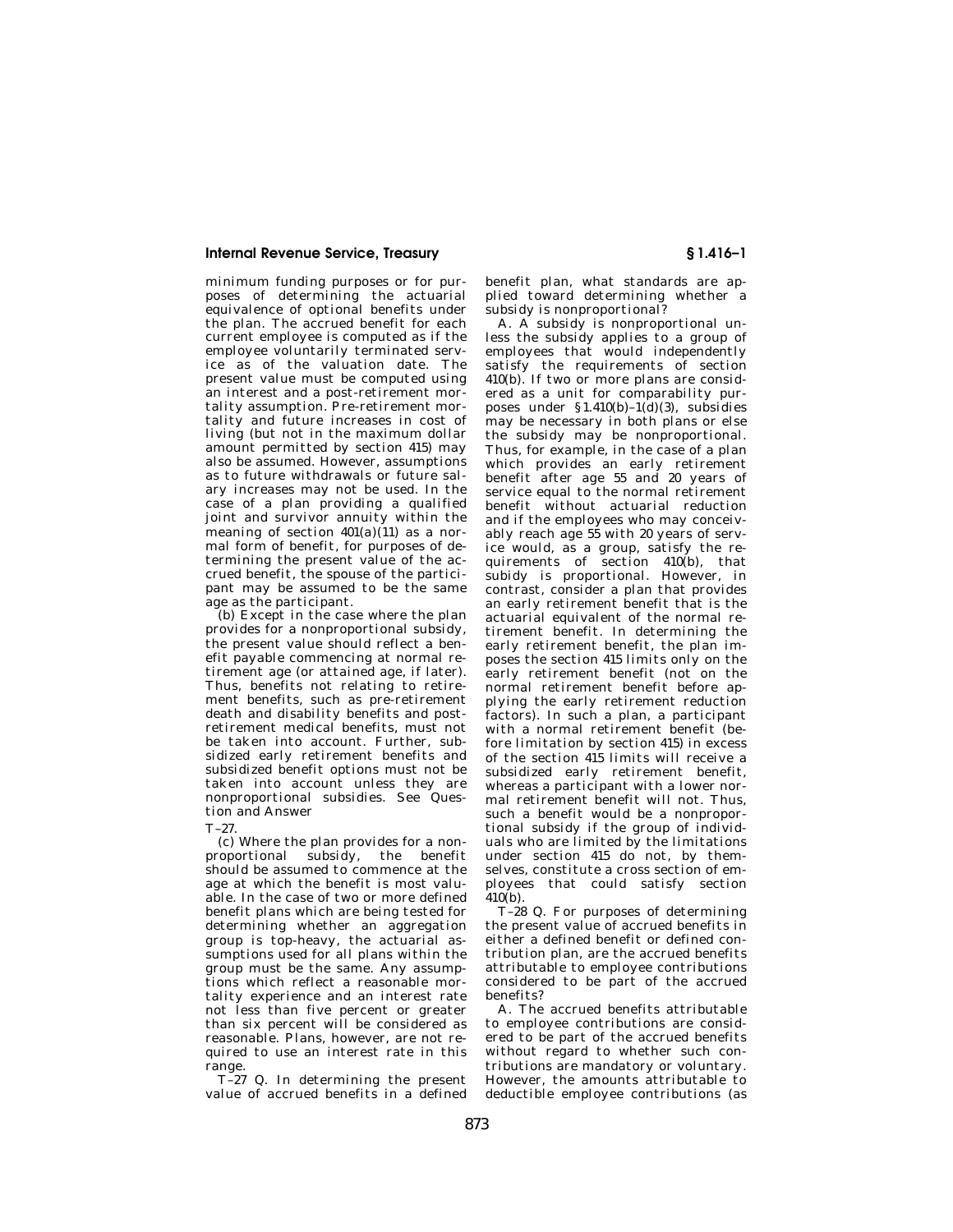defined in section  $72(0)(5)(A)$  are not considered to be part of the accrued benefits.

T–29 Q. How are plans described in section 401(k) treated for purposes of the top-heavy rules?

A. No special top-heavy rules are provided for plans described in section 401(k), except a transitional rule. For plan years beginning after December 31, 1984, amounts which an employee elects to defer are treated as employer contributions for purposes of determining minimum required contributions under section  $416(c)(2)$ . However, for plan years beginning prior to January 1, 1985, amounts which an employee elects to have contributed to a plan described in section 401(k) are not treated as employer contributions for these purposes. A plan described in section 401(k) which is top-heavy must provide minimum contributions by the employer and limit the amount of compensation which can be taken into account in providing benefits under the plan.

T–30 Q. What distributions are added to the present value of accrued benefits in determining whether a plan is topheavy for a particular plan year?

A. Under section  $416(g)(3)(A)$ , distributions made within the plan year that includes the determination date and within the four preceding plan years are added to the present value of accrued benefits of key employees and non-key employees in testing for topheaviness. However, in the case of distributions made after the valuation date and prior to the determination date, such distributions are not included as distributions in section  $416(g)(3)(A)$  to the extent that such distributions are included in the present value of the accrued benefits as of the valuation date. In the case of the distribution of an annuity contract, the amount of such distribution is deemed to be the current actuarial value of the contract, determined on the date of the distribution. Certain distributions that are rolled over by the employee are not included as distributions. See Question and Answer T–32. A distribution will not fail to be considered in determining the present value of accrued benefits merely because it was made before the effective date of section 416.

**§ 1.416–1 26 CFR Ch. I (4–1–05 Edition)** 

For purposes of this question and answer, distributions mean all distributions made by a plan, including all distributions of employee contributions made during and before the plan year.

T–31 Q. Are benefits paid on account of death treated as distributions for purposes of section  $416(g)(3)$ ?

A. Benefits paid on account of death are treated as distributions for purposes of section  $416(g)(3)$  to the extent such benefits do not exceed the present value of accrued benefits existing immediately prior to death; benefits paid on account of death are not treated as distributions for purposes of section  $416(g)(3)$  to the extent such benefits exceed the present value of accrued benefits existing immediately prior to death. The distribution from a defined contribution plan (including the cash value of life insurance policies) of a participant's account balance on account of death will be treated as a distribution for purposes of section  $416(g)(3)$ .

T–32 Q. How are rollovers and planto-plan transfers treated in testing whether a plan is top-heavy?

A. The rules for handling rollovers and transfers depend upon whether they are unrelated (both initiated by the employee and made from a plan maintained by one employer to a plan maintained by another employer) or related (a rollover or transfer either not initiated by the employee or made to a plan maintained by the same employer). Generally, a rollover or transfer made incident to a merger or consolidation of two or more plans or the division of a single plan into two or more plans will not be treated as being initiated by the employee. The fact that the employer initiated the distribution does not mean that the rollover was not initiated by the employee. For purposes of determining whether two employers are to be treated as the same employer, all employers aggregated under section  $414(b)$ , (c) or  $(m)$ are treated as the same employer. In the case of unrelated rollovers and transfers, (1) the plan making the distribution or transfer is to count the distribution as a distribution under section  $416(g)(3)$ , and  $(2)$  the plan accepting the rollover or transfer is not to consider the rollover or transfer as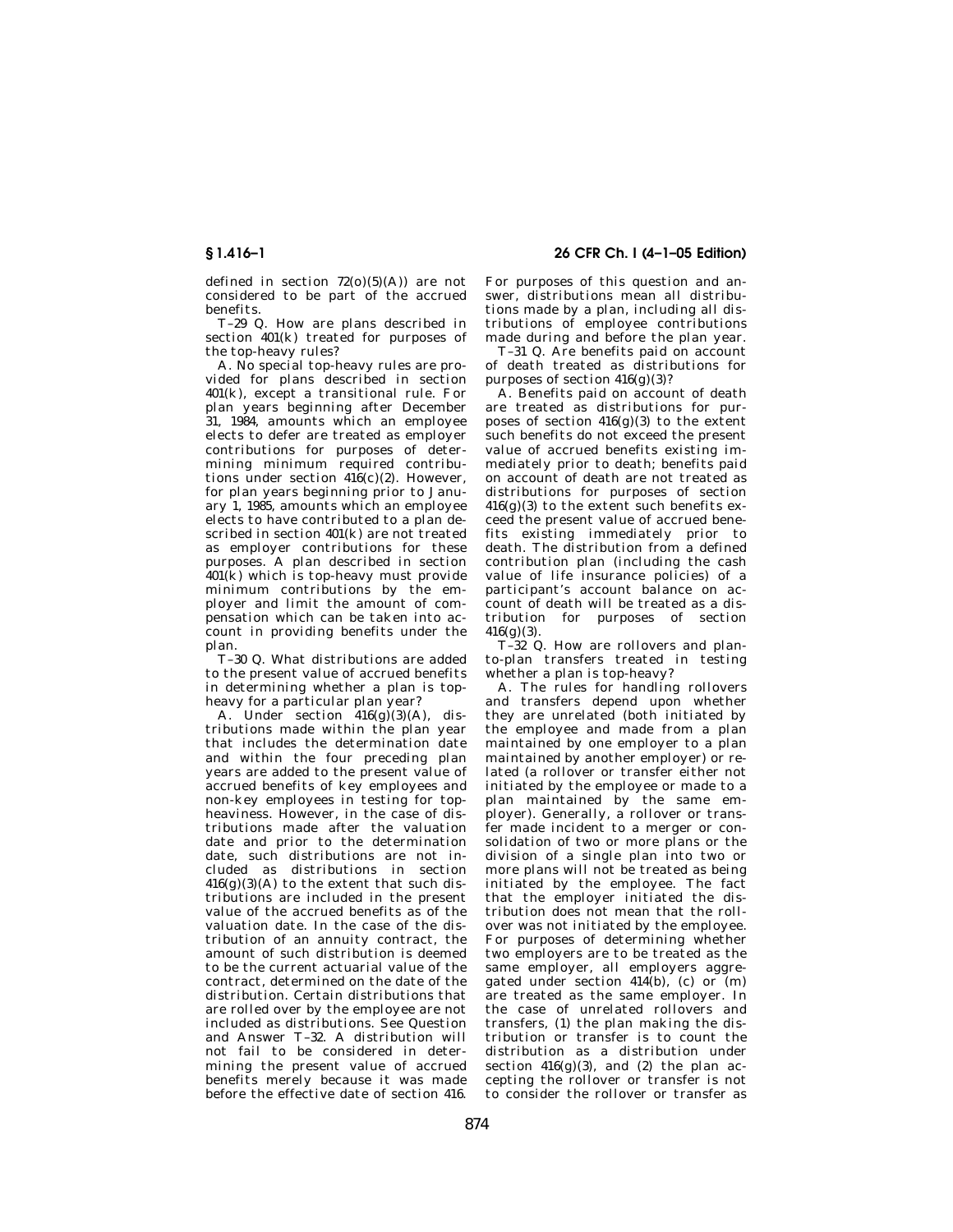part of the accrued benefit if such rollover or transfer was accepted after December 31, 1983, but is to consider it as part of the accrued benefit if such rollover or transfer was accepted prior to January 1, 1984. In the case of related rollovers and transfers, the plan making the distribution or transfer is not to count the distribution or transfer under section  $416(g)(3)$  and the plan accepting the rollover or transfer counts the rollover or transfer in the present value of the accrued benefits. Rules for related rollovers and transfers do not depend on whether the rollover or transfer was accepted prior to January 1, 1984.

T–33 Q. How are the aggregate defined benefit and defined contribution limits under section 415(e) affected by the top-heavy rules?

A. Section 416(h) modifies the aggregate limits in section 415(e) for super top-heavy plans and for top-heavy plans that are not super top-heavy but .<br>do not provide for an additional minimum contribution or benefit. A plan is a super top-heavy plan if the present value of accrued benefits for key employees exceeds 90% of the present value of the accrued benefits for all employees. In the case of a top-heavy aggregation group, the test is applied to all plans in the group as a whole. These present values are computed using the same rules as are used for determining whether the plan is topheavy. In the case of a super top-heavy plan, in computing the denominators of the defined benefit and defined contribution fractions under section 415(e), a factor of 1.0 is used instead of 1.25 for all employees. In the case of a topheavy plan that is not super top-heavy, the same rule applies unless each nonkey employee who is entitled to a minimum contribution or benefit receives an additional minimum contribution or benefit. In the case of a defined benefit plan, the additional minimum benefit is one percentage point (up to a maximum of ten percentage points) for each year of service described in Question and Answer M–2 of the participant's average compensation for the years described in Question and Answer M–2. In the case of a defined contribution plan, the additional minimum contribution is one percent of the par-

ticipant's compensation. If a plan does not provide the applicable additional one percent minimum or if a plan is super top-heavy, the factor of 1.25 may be used for an individual only if there are both no further accruals for that individual under any defined benefit plan and no further annual additions for that individual under any defined contribution plan until the combined fraction satisfies the rules of section

415(e) using the 1.0 factor for that individual. The rules contained in this Question and Answer apply for each limitation year that contains any portion of a plan year for which the plan is top-heavy. This Question and Answer may be illustrated by the following example:

*Example.* A Corporation maintains a profitsharing plan and a defined benefit plan, and these plans constitute a required aggregation group. Both plans use the calendar year for the plan year and the limitation year under section 415. The plans were determined to be top-heavy for plan year 1986. The plans use the 1.25 factor under section 415(e), and non-key employees covered by both the profit-sharing and the defined benefit plan accrue, under the defined benefit plan, 3% of compensation for each year of service (up to a maximum of 30%). The plans become super top-heavy for the 1990 plan year. In order to satisfy section 415, no further accruals and no further annual additions may take place for any employee covered by both plans until the combined defined benefit-defined contribution fraction for such employee is less than 1.0, using the 1.0 factor in place of 1.25.

T–34 Q. May plans be permissively aggregated to avoid being super topheavy?

A. Yes, plans may be permissively aggregated to avoid being super topheavy.

T–35 Q. What provisions must be contained in a plan to comply with the top-heavy requirements?

A. Section  $401(a)(10)(B)$  provides that a plan will qualify only if it contains provisions which will take effect if the plan becomes top-heavy and which meet the requirements of section 416. See Questions and Answers T–39 and T– 40 for rules on what provisions must be included. Under section  $401(a)(10)(B)(ii)$ , regulations may waive this requirement for some plans. See Question and Answer T–38 for a description of plans that need not include such provisions.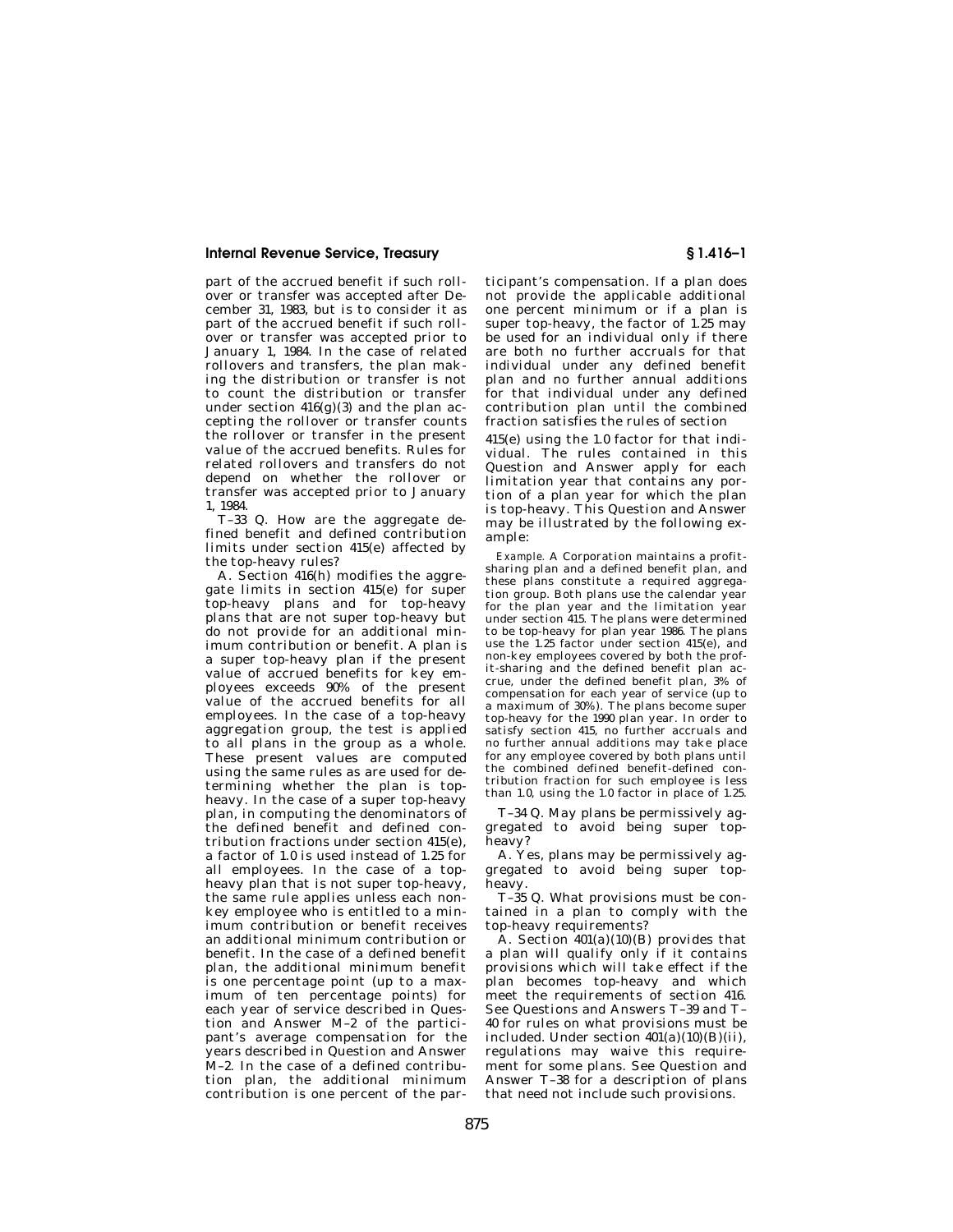**§ 1.416–1 26 CFR Ch. I (4–1–05 Edition)** 

T–36 Q. For an employer who has no employee who has participated or is eligible to participate in both a defined benefit and defined contribution plan (or a simplified employee pension, ''SEP'') of that employer, what provisions must be in the plan(s) to comply with the top-heavy requirements?

A. (a) If the defined benefit plan has no participants who are or could be participants in a defined contribution plan of the employer (or vice versa), the defined benefit plan (or defined contribution plan) need not include provisions describing the defined benefit or defined contribution fractions for purposes of section 415 and, thus, the plan need not contain provisions to determine whether the plan is super top-heavy or to change any plan provisions if the plan becomes super topheavy. Furthermore, if the plan contains a single benefit structure that satisfies the requirements of section 416 (b), (c), and (d) for each plan year without regard to whether the plan is top-heavy for such year, the plan need not include separate provisions to determine whether the plan is top-heavy or that apply if the plan is top-heavy. If the plan's single benefit structure does not assure that section 416 (b), (c), and (d) will be satisfied in all cases, then the plan must include three types of provisions.

(b) First, the plan must contain provisions describing how to determine whether the plan is top-heavy. These provisions must include (1) the criteria for determining which employees are key employees (or non-key employees), (2) in the case of a defined benefit plan, the actuarial assumptions and benefits considered to determine the present value of accrued benefits, (3) a description of how the top-heavy ratio is computed, (4) a description of what plans (or types of plans) will be aggregated in testing whether the plan is top-heavy, and (5) a definition of the determination date and the valuation date applicable to the determination date. These determinations must be based on standards that are uniformly and consistently applied and that satisfy the rules set forth in section 416 and these Questions and Answers. The provisions in (1) and (3) above may be incorporated in the plan by reference to the

applicable sections of the Internal Revenue Code without adversely affecting the qualification of the plan. However, the plan must state the definition of compensation for purposes of determining who is a key employee.

(c) Second, the plan must specifically contain the following provisions that will become effective if the plan becomes top-heavy: vesting that satisfies the minimum vesting requirements of section 416(b), benefits that will not be less than the minimum benefits set forth in section 416(c), and the compensation limitation described in section 416(d). The compensation limitation described in section 416(d) may be incorporated by reference. If a plan always meets the requirements of either section  $416(b)$ , (c) or (d), the plan need not include additional provisions to meet any such requirements.

(d) Third, the plan must include provisions insuring that any change in the plan's benefit structure (including .<br>vesting schedules) resulting from a change in the plan's top-heavy status will not violate section  $411(a)(10)$ . Thus, if a plan ceases being top-heavy, certain restrictions apply with respect to the change in the applicable vesting schedule.

T–37 Q. For an employer who maintains or has maintained both a defined benefit and a defined contribution plan (or a simplified employee pension, ''SEP'') and some participants do or could participate in both types of plan, what provisions must be in the plans to comply with the top-heavy requirements?

A. If an employer maintains (or has maintained) both a defined benefit plan and a defined contribution plan (or SEP), and the plans have or could have participants who participate in both types of plans, then the plans must contain more provisions than those described in Question and Answer T-36. First, the plans may exclude rules to determine whether the plan is topheavy (or to apply when the plan is top-heavy) only if both plans contain a single benefit structure that satisfies sections 416 (b), (c), and (d) without regard to whether the plans are topheavy. Second, unless the plans always satisfy the requirements of section  $415(e)$  using the 1.0 factor in the defined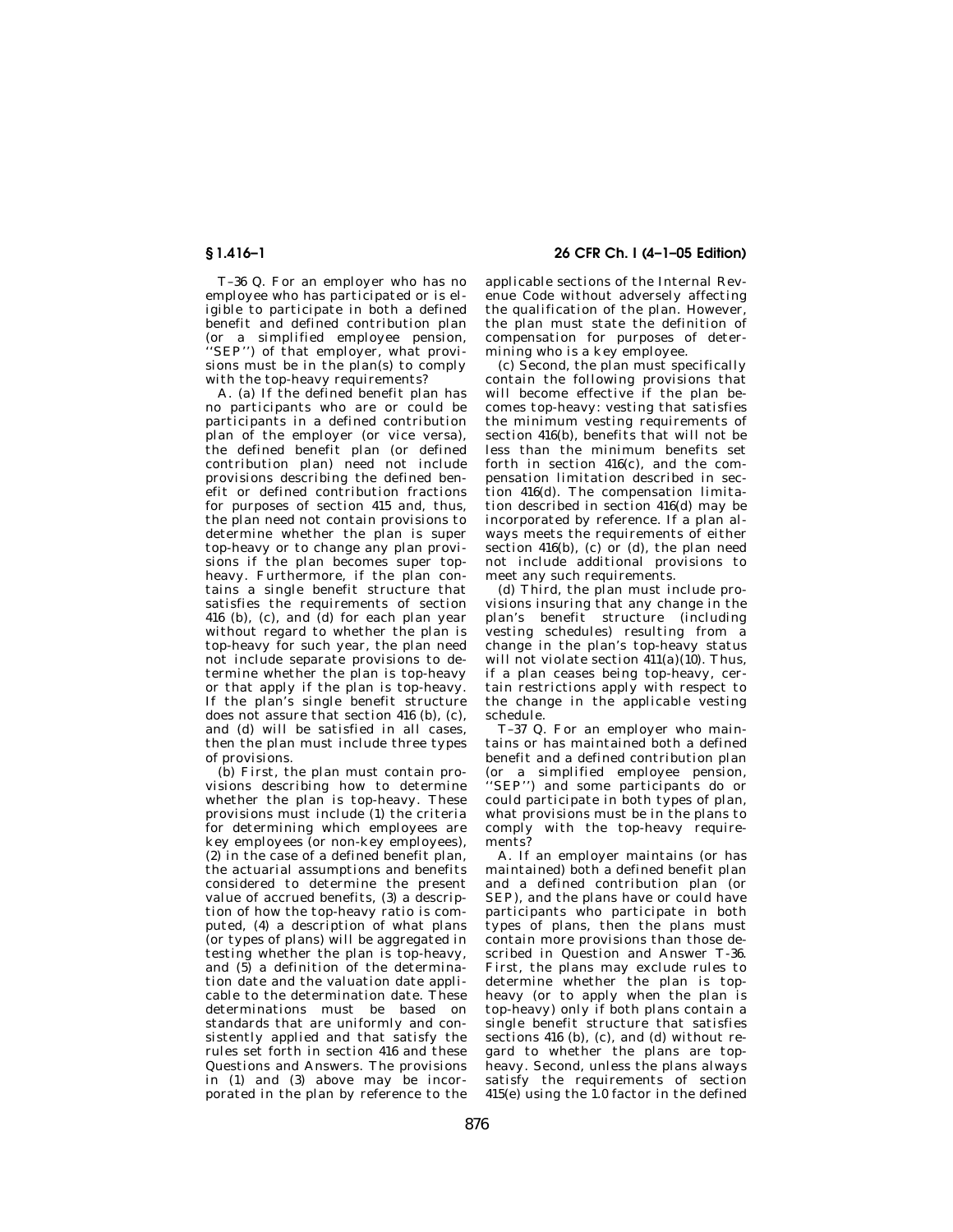benefit and defined contribution fractions as described in section 416(h)(i), the plans must include provisions similar to those in Question and Answer T– 36 (for top-heavy) to determine whether the plan is super top-heavy and to satisfy section 416(h) if it is.

T–38 Q. Are any plans exempted from including top-heavy provisions?

A. Section  $401(a)(10)(B)$  exempts governmental plans (as defined in section 414(d)) from the top-heavy requirements and provides that regulations may exempt certain plans from including the top-heavy provisions. A plan need not include any top-heavy provisions if the plan: (1) is not top-heavy, and (2) covers only employees who are included in a unit of employees covered by a collective-bargaining agreement (if retirement benefits were the subject of good faith bargaining) or employees of employee representatives. The requirement set forth in section  $7701(a)(46)$  must be met before an agreement will be considered a collectivebargaining agreement after March 31, 1984.

T–39 Q. Must ratios be computed each year to determine whether a plan is top-heavy?

A. No. In order to administer the plan, the plan administrator must know whether the plan is top-heavy. However, precise top-heavy ratios need not be computed every year. If, on examination, the Internal Revenue Service requests a demonstration as to whether the plan is top-heavy (or super top-heavy; see Question and Answer T– 33) the employer must demonstrate to the Service's satisfaction that the plan is not operating in violation of section  $401(a)(10)(B)$ . For purposes of any demonstration, the employer may use computations that are not precisely in accordance with this section but which mathematically prove that the plan is not top-heavy. For example, if the employer determined the present value of accrued benefits for key employees in a simplified manner which overstated that value, determined the present value for non-key employees in a simplified manner which understated that value, and the ratio of the key employee present value divided by the sum of the present values was less than 60 percent, the plan would not be considered top-heavy. This would be a sufficient demonstration because the simplified fraction could be shown to be greater than the exact fraction and, thus, the exact fraction must also be less than 60 percent.

Several methods that may be used to simplify the determinations are indicated below.

(1) If the top-heavy ratio, computed considering all the key employees and only some of the non-key employees, is less than 60 percent, then it is not necessary to accumulate employee data on the remaining non-key employees. Inclusion of additional non-key employees would only further decrease the ratio.

(2) If the number of key employees is known but the identity of the key employees is not known (i.e. if the only key employees are officers and the limit on officers is applicable), the numerator may be determined by using a hypothetical ''worst case'' basis. Thus, in the case of a defined benefit plan, if the numerator of the top-heavy ratio were determined assuming each key employee's present value of accrued benefits were equal to the maximum section 415 benefits at the age that would maximize such present value, that assumption would only overstate the present value of accrued benefits for key employees. Thus, if that ratio is less than 60 percent, the plan is not top-heavy and accurate data on the key employees need not be collected.

 $(3)$  If the employer has available present value of accrued benefit computations for key and non-key employees in a defined benefit plan, and these values differ from those that would be produced under Question and Answer T–25 only by inclusion of a withdrawal assumption, the present value for the key employees (but not the non-key employees) may be adjusted to a ''worst case'' value by dividing by the lowest possible probability of not withdrawing from plan participation before normal retirement age. If the topheavy ratio based on this inflated key employee value is less than 60 percent, the present value need not be recomputed without the withdrawal assumption. The methods set forth in this answer may also be used to determine whether a plan is super top-heavy by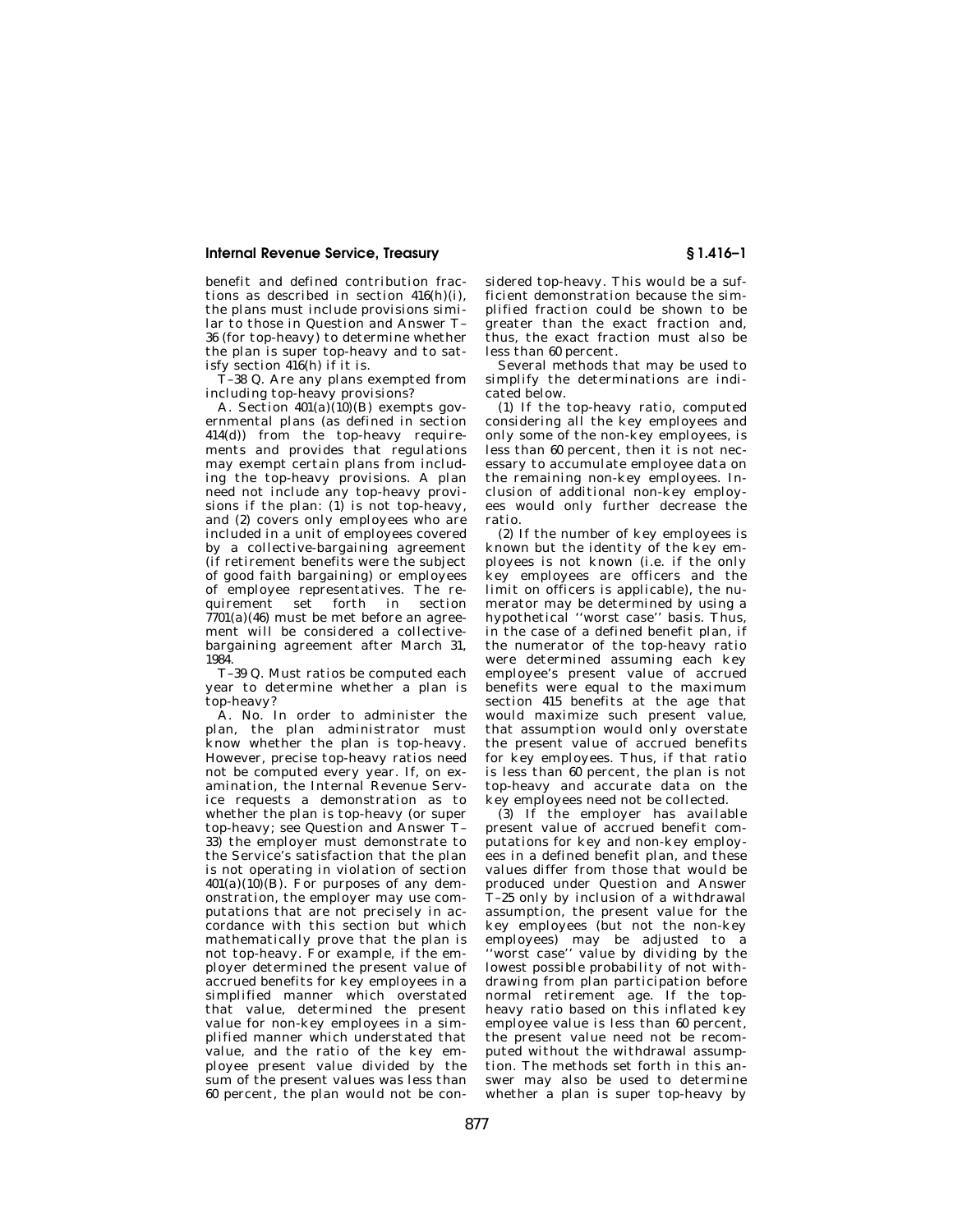**§ 1.416–1 26 CFR Ch. I (4–1–05 Edition)** 

inserting ''90%'' for ''60%'' in the appropriate places.

T–40 Q. Will a plan fail to qualify if it provides that the \$200,000 maximum amount of annual compensation taken into account under section 416(d) for any plan year that the plan is topheavy may be automatically increased in accordance with regulations under section 416?

A. No.

T–41 Q. If a plan provides benefits based on compensation in excess of \$200,000 and the plan becomes topheavy, must any accrued benefits attributable to this excess compensation be eliminated?

A. No. For any year that a plan is top-heavy, section 416(d) provides that compensation in excess of \$200,000 must not be taken into account. However, a top-heavy plan may continue to provide for any benefits attributable to compensation in excess of \$200,000 to the extent such benefits were accrued before the plan was top-heavy. Furthermore, section  $411(d)(6)$  will be violated if any individual's pre-top-heavy benefit is reduced by either (1) a plan amendment adding the \$200,000 restriction, or (2) an automatic change in the plan benefits structure imposing the \$200,000 restriction due to the plan's becoming top-heavy.

T–42 Q. Under a top-heavy defined benefit plan, are the requirements of section  $416(d)$  satisfied if the annual compensation of an employee taken into account to determine plan benefits is limited to the amount currently described in section 416(d) for years during which the plan is top-heavy but higher compensation is taken into account for years before the plan became top-heavy?

A. No. For the top-heavy plan to meet the requrements of section 416(d), compensation for all years, including years before the plan became topheavy, that is taken into account to determine plan benefits must not exceed the amount currently described in section 416(d). However, if the accrued benefit as of the end of the last plan year before the plan became top-heavy (ignoring any plan amendments after that date) is greater than the accrued benefit determined by limiting compensation in accordance with section

416(d), that higher accrued benefit as of the end of the last plan year before the plan became top-heavy must not be reduced. Providing such higher accrued benefit will not cause the plan to violate section 416(d).

T–43 Q. What happens to an individual who has ceased employment before a plan becomes top-heavy?

A. If an individual has ceased employment before a plan becomes topheavy, such individual would not be required to receive any additional benefit accruals, contributions, or vesting, unless the individual returned to employment with the employer. See Questions and Answers V–3, M–4, and M–10. In addition, if the individual is receiving benefits based on annual compensation greater than \$200,000, such benefits cannot be decreased.

### V. VESTING RULES FOR TOP-HEAVY PL ANS

V–1 Q. What vesting must be provided under a top-heavy plan?

A. Under section 416(b), the accrued benefits attributable to employer contributions must be nonforfeitable in accordance with one of two statutory standards. Either such accrued benefits must be nonforfeitable after 3 years of service or the nonforfeitable portion of accrued benefits must be at least 20 percent after 2 years of service, 40 percent after 3 years of service, 60 percent after 4 years of service, 80 percent after 5 years of service, and 100 percent after 6 years of service. The accrued benefits attributable to employer contributions has the same meaning as under section 411(c) of the Code. As under section 411(a), the accrued benefits attributable to employee contributions must be nonforfeitable at all times.

V–2 Q. What service must be counted in determining vesting requirements?

A. All service required to be counted under section 411(a) must be counted for these purposes. All service permitted to be disregarded under section 411(a)(4) may similarly be disregarded under the schedules of section 416(b).

V–3 Q. What benefits must be subject to the minimum vesting schedule of section 416(b)?

A. All accrued benefits within the meaning of section  $411(a)(7)$  must be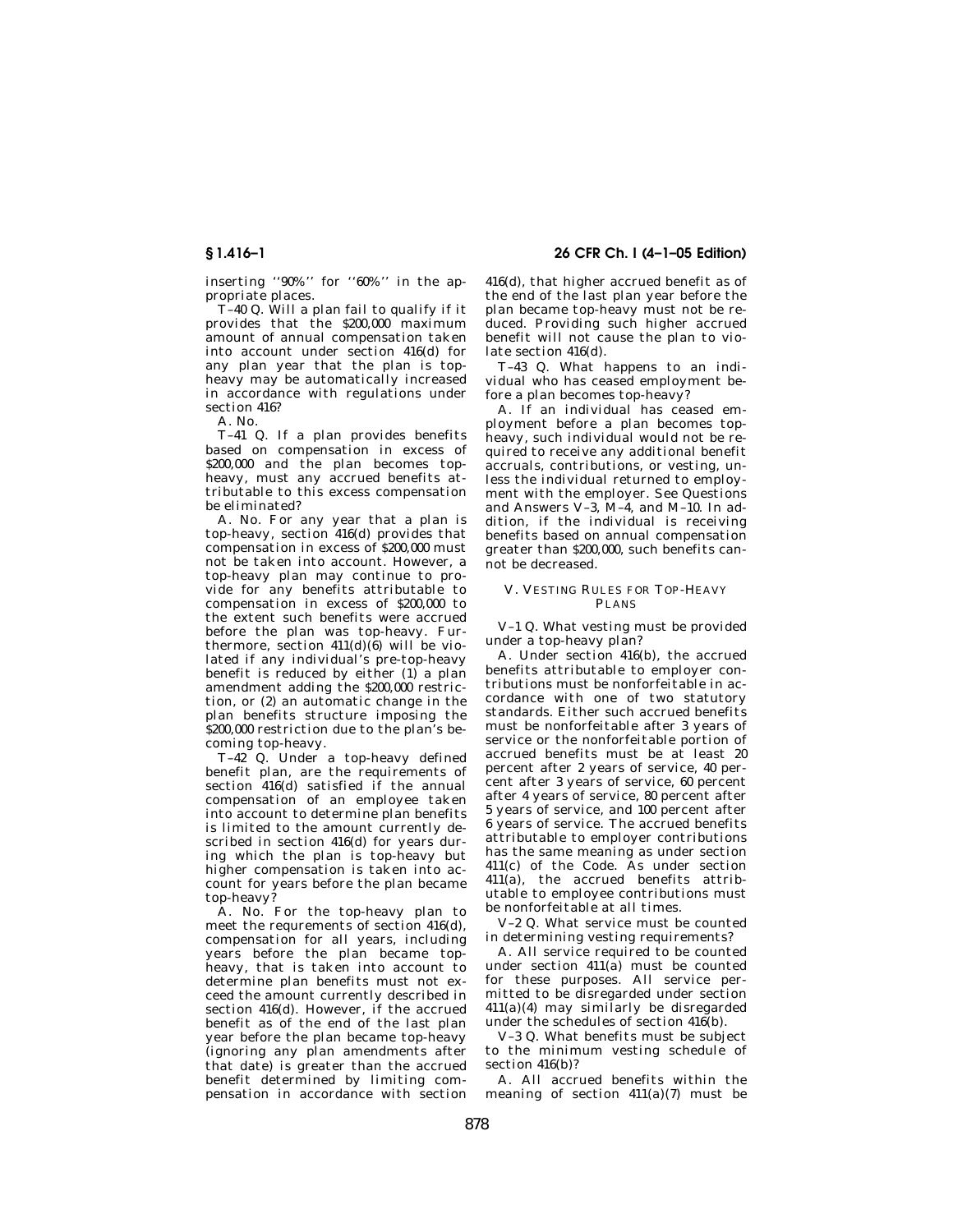subject to the minimum vesting schedule. These accrued benefits include benefits accrued before the effective date of section 416 and benefits accrued before a plan becomes top-heavy. However, when a plan becomes top-heavy, the accrued benefits of any employee who does not have an hour of service after the plan becomes top-heavy are not required to be subject to the minimum vesting schedule. Accrued benefits which have been forfeited before a plan becomes top-heavy need not vest when a plan becomes top-heavy.

V–4 Q. May a top-heavy plan provide a minimum eligibility requirement of the later of age 21 or the completion of 3 years of service and provide that all benefits are nonforfeitable when accrued?

A. Yes. For plan years which begin after December 31, 1984, a top-heavy plan may provide a minimum eligibility requirement of the later of age 21, or the completion of 3 years of service, and provide that all benefits are nonforfeitable when accrued. For plan years which begin before January 1, 1985, "25" may be substituted for in the preceding sentence.

V–5 Q. What does nonforfeitable mean?

A. In general, nonforfeitable has the same meaning as in section 411(a). However, the minimum benefits required under section 416 (to the extent required to be nonforfeitable under section 416(b)) may not be forfeited under section  $411(a)(3)$  (B) or (D). Thus, if benefits are suspended (ceased) during a period of reemployment, the benefit payable upon the subsequent resumption of payments must be actuarially increased to reflect the nonpayment of benefits during such period of re-employment.

V–6 Q. Will a class-year plan automatically satisfy the minimum vesting requirements in section 416(b) if it provides that contributions with respect to any plan year become nonforfeitable no later than the end of the third plan year following the plan year for which the contribution was made?

A. No. Although this vesting schedule is similar to the 3-year minimum vesting schedule permitted by section  $416(b)(1)(A)$ , it does not satisfy that minimum. The 3-year vesting schedule in section  $416(b)(1)(A)$  requires that, after completion of 3 years of service, the entire accrued benefit of a participant be nonforfeitable. Under the classyear vesting schedule described above, a portion of a participant's accrued benefit (that portion attributable to contributions for the prior 3 years) is forfeitable regardless of the participant's years of service.

V-7  $\check{Q}$ . When a top-heavy plan ceases to be a top-heavy, may the vesting schedule be altered to a vesting schedule permitted without regard to section 416?

A. When a top-heavy plan ceases to be top-heavy, the vesting schedule may be changed to one that would otherwise be permitted. However, in changing the vesting schedule, the rules described in section  $411(a)(10)$  apply. Thus, the nonforfeitable percentage of the accrued benefit before the plan ceased to be top-heavy must not be reduced; also, any employee with five or more years of service must be given the option of remaining under the prior (i.e., topheavy) vesting schedule.

### M. MINIMUM BENEFITS UNDER TOP-HEAVY PLANS

M–1 Q. Which employees must receive minimum contributions or benefits in a top-heavy plan?

A. Generally, every non-key employee who is a participant in a topheavy plan must receive minimum contributions or benefits under such plan. However, see Questions and Answers M–4 and M–10 for certain exceptions. Different minimums apply for defined benefit and defined contribution plans. M–2 Q. What is the defined benefit

minimum?

A. (a) The defined benefit minimum requires that the accrued benefit at any point in time must equal at least the product of (i) an employee's average annual compensation for the period of consecutive years (not exceeding five) when the employee had the highest aggregate compensation from the employer and (ii) the lesser of 2% per year of service with the employer or 20%.

(b) For purposes of the defined benefit minimum, years of service with the employer are generally determined under the rules of section  $411(a)$  (4), (5)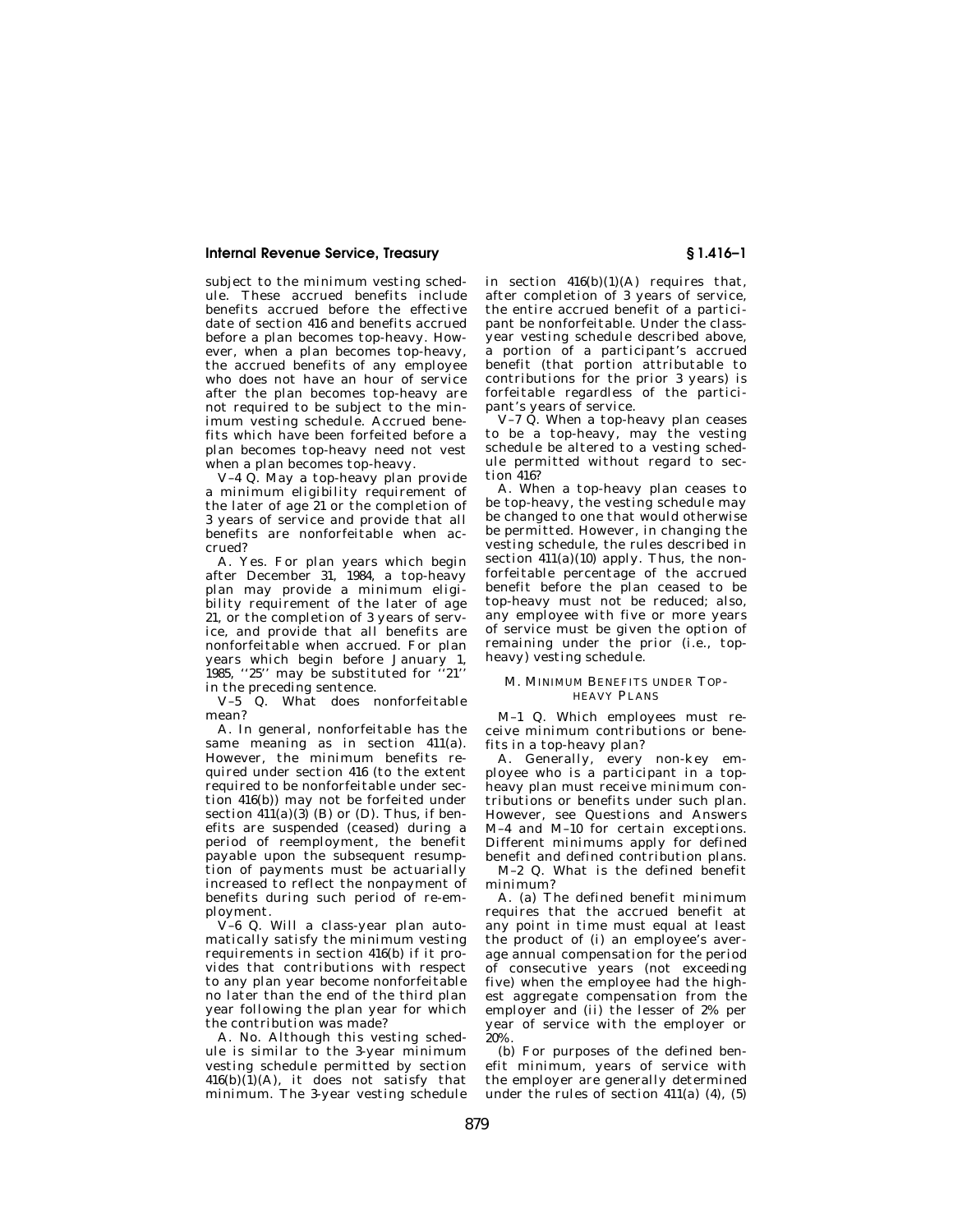and (6). However, a plan may disregard any year of service if the plan was not top-heavy for any plan year ending during such year of service, or if the year of service was completed in a plan year beginning before January 1, 1984.

(c) In determining the average annual compensation for a period of consecutive years during which the employee had the largest aggregate compensation, years for which the employee did not earn a year of service under the rules of section  $411(a)$   $(4)$ ,  $(5)$ and (6) are to be disregarded. Thus, if an employee has received compensation from the employer during years one two, and three, and for each of these years the employee earned a year of service, then the employee's average annual compensation is determined by dividing the employee's aggregate compensation for these three years by three. If the employee fails to earn a year of service in the next year, but does earn a year of service in the fifth year, the employee's average annual compensation is calculated by dividing the employee's aggregate compensation for years one, two, three, and five by four. The compensation required to be taken into account is the compensation described in Question and Answer T–21. In addition, compensation received for years ending in plan years beginning before January 1, 1984, and compensation received for years beginning after the close of the last plan year in which the plan is top-heavy may be disregarded.

(d) The defined benefit minimum is expressed as a life annuity (with no ancillary benefits) commencing at normal retirement age. Thus, if post-retirement death benefits are also provided, the 2% minimum annuity benefit may be adjusted. (See Question and Answer M–3.) The 2% minimum annuity benefit may not be adjusted due to the provision of pre-retirement ancillary benefits. Normal retirement age has the same meaning as under section  $411(a)(8)$ .

(e) Any accruals of employer-derived benefits, whether or not attributable to years for which the plan is top-heavy, may be used to satisfy the defined benefit minimums. Thus, if a non-key employee had already accrued a benefit of .<br>20 percent of final average pay at the

**§ 1.416–1 26 CFR Ch. I (4–1–05 Edition)** 

time the plan became top-heavy, no additional minimum accruals are required (although the accrued benefit would increase as final average pay increased). Accrued benefits attributable to employee contributions must be ignored. Accrued benefits attributable to employer and employee contributions have the same meaning as under section 411(c).

M–3 Q. What defined benefit minimum must be received if an employee receives a benefit in a form other than a single life annuity or a benefit other than at normal retirement age?

A. If the form of benefit is other than a single life annuity, the employee must receive an amount that is the actuarial equivalent of the minimum single life annuity benefit. If the benefit commences at a date other than at normal retirement age, the employee must receive at least an amount that is the acturial equivalent of the minimum single life annuity benefit commencing at normal retirement age. Thus, the employee may receive a lower benefit if the benefit commences before the normal retirement age and the employee must receive a higher benefit if the benefit commences after the normal retirement age. No specific actuarial assumptions are mandated providing different actuarial equivalents. However, the assumptions must be reasonable.

M–4 Q. Which employees must accrue a minimum benefit in a top-heavy defined benefit plan?

A. Each non-key employee who is a participant in a top-heavy defined benefit plan and who has at least one thousand hours of service (or equivalent service as determined under Department of Labor regulations, 29 CFR 2530.200b–3) for an accrual computation period must accrue a minimum benefit in a top-heavy defined benefit plan for that accrual computation period. If the accrual computation period does not coincide with the plan year, a minimum benefit must be provided, if required, for both accrual periods within the top-heavy plan year. For a topheavy plan that does not base accruals on accrual computation periods, minimum benefits must be credited for all periods of service required to be credited for benefit accrual. (See §1.410(a)–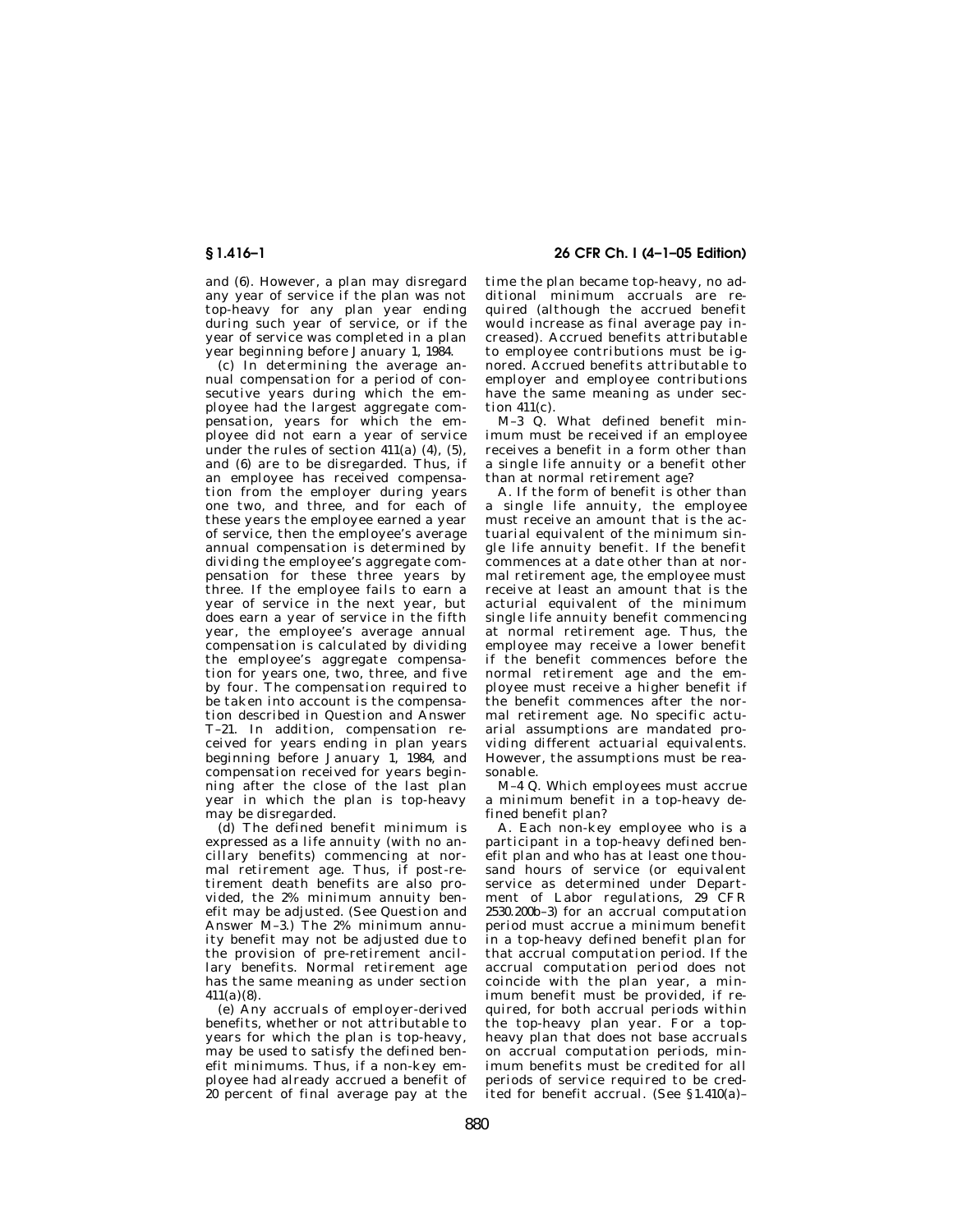7). A non-key employee may not fail to accrue a minimum benefit merely because the employee was not employed on a specified date. Similarly, a nonkey employee may not fail to accrue a minimum benefit because either (1) an employee is excluded from participation (or accrues no benefit) merely because the employee's compensation is less than a stated amount, or (2) the employee is excluded from participation (or accrues no benefit) merely because of a failure to make mandatory employee contributions.

 $\overrightarrow{M}-5$  Q. Would the defined benefit minimum be satisfied if the plan provides a normal retirement benefit equal to the greater of the plan's projected formula or the projected minimum benefit and if benefits accrue in accordance with the fractional rule described in section  $411(b)(1)(C)?$ 

A. No. The fact that this fractional rule would not satisfy the defined benefit minimum may be illustrated by the following example. Consider a nonkey employee, age 25, entering a topheavy plan in which the projected minimum for the employee is greater than the projected benefit under the normal formula. Under the fractional rule, the employee's accrued benefit ten years later at age 35 would be 5%  $(20\% \times (10)$ 40)). Under section 416, the employee's minimum accrued benefit after ten years of service must be at least 20%. Thus, because the 5% benefit is less than the 20% benefit required under section 416, such benefit would not satisfy the required minimum.

M–6 Q. What benefit must an employer provide in a top-heavy defined benefit employee pay-all plan?

A. The defined benefit minimum in an employee pay-all top-heavy plan is the same as that for a plan which has employer contributions. That is, the employer must provide the benefits specified in Question and Answer M–2.

M–7 Q. What is the defined contribution minimum?

A. The sum of the contributions and forfeitures allocated to the account of any non-key employee who is a participant in a top-heavy defined contribution plan must equal at least 3% of such employee's compensation (see Question and Answer T–21 for the definition of compensation) for that plan year or for the calendar year ending within the plan year. However, a lower minimum is permissible where the largest contribution made or required to be made for key employees is less than 3%. The preceding sentence does not apply to any plan required to be included in an aggregation group if such plan enables a defined benefit plan required to be included in such group to meet the requirements of section  $401(a)(4)$  or  $410$ . The contribution made or required to be made on behalf of any key employee is equal to the ratio of the sum of the contributions made or required to be made and forfeitures allocated for such key employee divided by the compensation (not in excess of \$200,000) for such key employee. Thus, the defined contribution minimum that must be provided for any non-key employee for a top-heavy plan year is the largest percentage of compensation (not in excess of \$200,000) provided on behalf of any key employee for that plan year (if the largest percentage of compensation provided on behalf of any key employee for that plan year is less than 3%).

M–8 Q. If an employer maintains two top-heavy defined contribution plans, must both plans provide the defined contribution minimum for each nonkey employee who is a participant in both plans?

A. No. If one of the plans provides the defined contribution minimum for each non-key employee who participates in both plans, the other plan need not provide an additional contribution for such employees. However, the other plan must provide the vesting required by section 416(b) and must limit compensation (based on all compensation from all aggregated employers) in providing benefits as required by section  $416(d)$ .

M–9 Q. In the case of the waiver of minimum funding standards of section 412(d), how does section 416 treat the defined contribution minimum?

A. For purposes of determining the contribution that is required to be made on behalf of a key employee, a waiver of the minimum funding requirements is disregarded. Thus, if a defined contribution plan receives a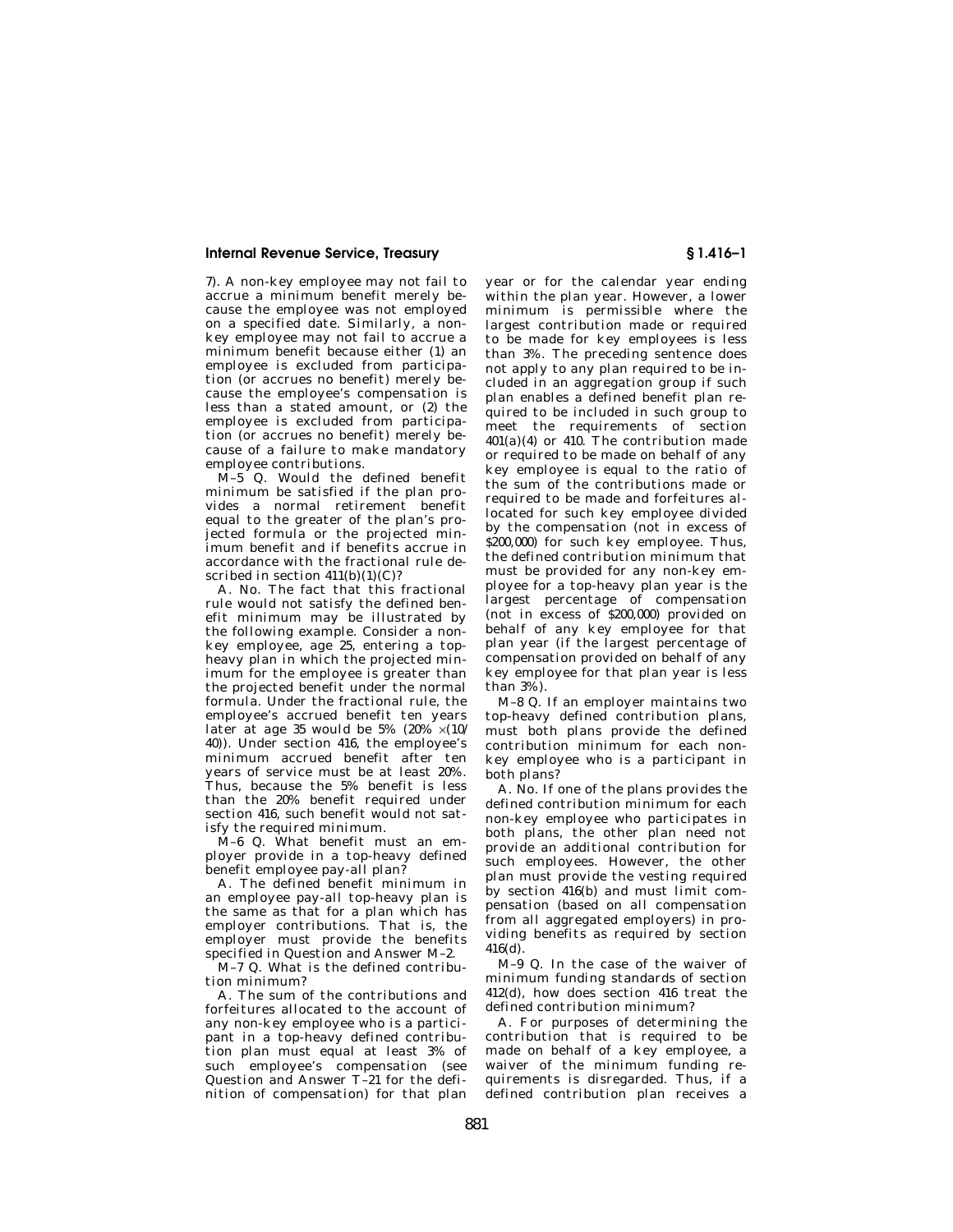waiver of the minimum funding requirement, and if the minimum contribution required under the plan without regard to the waiver exceeds 3%, the exception described in Question and Answer M–7 does not apply even though no key employee receives a contribution in excess of 3% and even though the amount required to be contributed on behalf of the key employee has been waived. Also, a waiver of the minimum funding requirements will not alter the requirements of section 416. Thus, in the case of the top-heavy defined contribution plan in which the non-key employee must receive an allocation, a waiver of the minimum funding requirements may eliminate a funding violation and such waiver will preclude a violation under section 416 even though the required contribution is not made. However, the adjusted account balance (as described in Rev. Rul. 78–223, 1978–1 C.B. 125) of the nonkey employees must reflect the required minimum contribution even though such contribution was not made.

M–10 Q. Which employees must receive the defined contribution minimum?

A. Those non-key employees who are participants in a top-heavy defined contribution plan who have not separated from service by the end of the plan year must receive the defined contribution minimum. Non-key employees who have become participants but who subsequently fail to complete 1,000 hours of service (or the equivalent) for an accrual computation period must receive the defined contribution minimum. A non-key employee may not fail to receive a defined contribution minimum because either (1) the employee is excluded from participation (or accrues no benefit) merely because the employee's compensation is less than a stated amount, or (2) the employee is excluded from participation (or accrues no benefit) merely because of a failure to make mandatory employee contributions or, in the case of a cash or deferred arrangement, elective contributions.

M–11 Q. May either the defined benefit minimum or the defined contribution minimum be integrated with social security?

# **§ 1.416–1 26 CFR Ch. I (4–1–05 Edition)**

A. No.

M–12 Q. What minimum contribution or benefit must be received by a nonkey employee who participates in a top-heavy plan?

A. In the case of an employer maintaining only one plan, if such plan is a defined benefit plan, each non-key employee covered by that plan must receive the defined benefit minimum. If such plan is a defined contribution plan (including a target benefit plan), each non-key employee covered by the plan must receive the defined contribution minimum. In the case of an employer who maintains more than one plan, employees covered under only the defined benefit plan must receive the defined benefit minimum. Employees covered under only the defined contribution plan must receive the defined contribution minimum. In the case of employees covered under both defined benefit and defined contribution plans, the rules are more complicated. Section 416(f) precludes, in the case of employees covered under both defined benefit and defined contribution plans, either required duplication or inappropriate omission. Therefore, such employees need not receive both the defined benefit and the defined contribution minimums.

There are four safe harbor rules a plan may use in determining which .<br>minimum must be provided to a nonkey employee who is covered by both defined benefit and defined contribution plans. Since the defined benefit minimums are generally more valuable, if each employee covered under both a top-heavy defined benefit plan and a top-heavy defined contribution plan receives the defined benefit minimum, the defined benefit and defined contribution minimums will be satisfied. Another approach that may be used is a floor offset approach (see Rev. Rul. 76–259, 1976–2 C.B. 111) under which the defined benefit minimum is provided in the defined benefit plan and is offset by the benefits provided under the defined contribution plan. Another approach that may be used in the case of employees covered under both defined benefit and defined contribution plans is to prove, using a comparability analysis (see Rev. Rul. 81–202, 1981–2 C.B. 93) that the plans are providing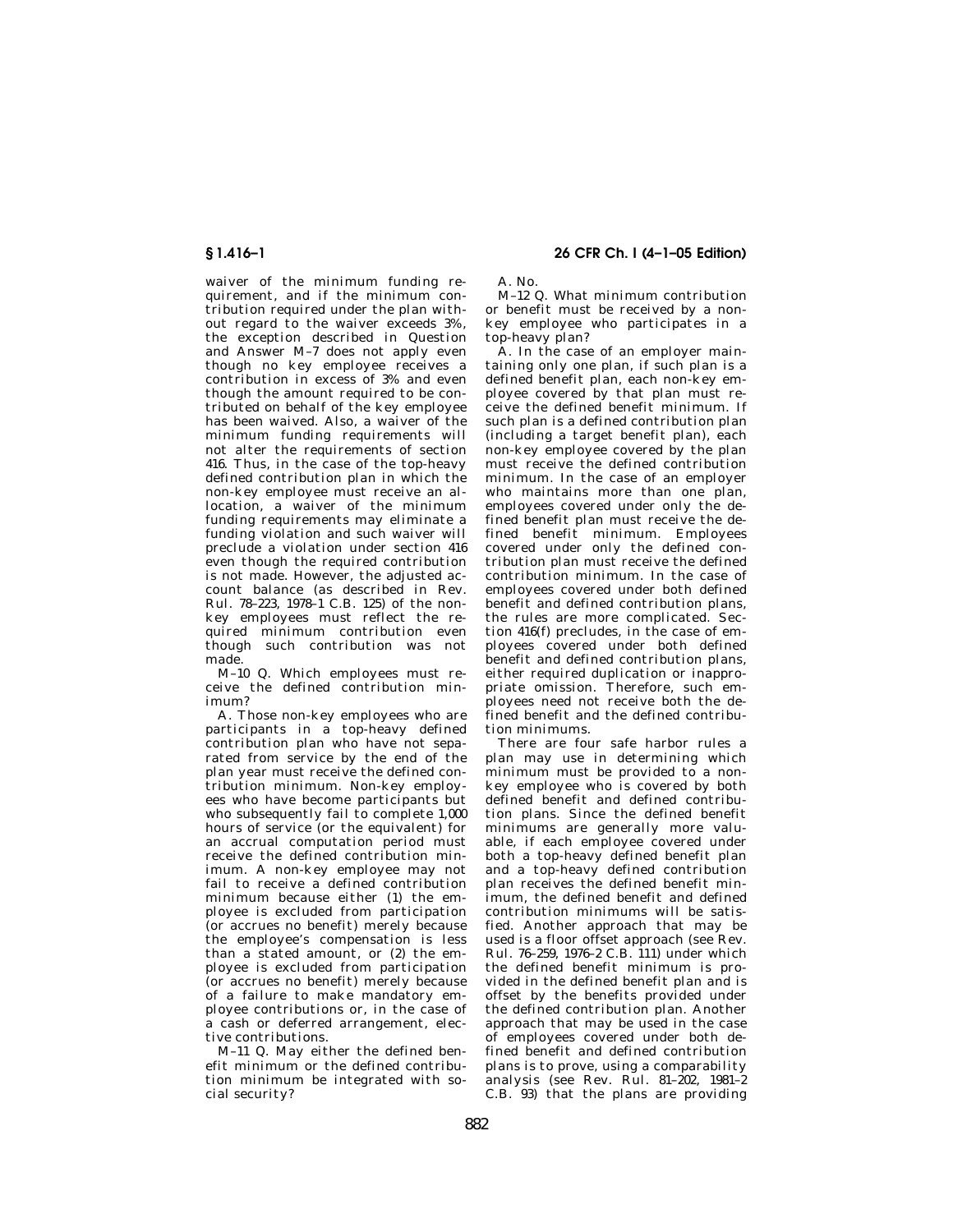benefits at least equal to the defined benefit minimum. Finally, in order to preclude the cost of providing the defined benefit minimum alone, the complexity of a floor offset plan and the annual fluctuation of a comparability analysis, a safe haven minimum defined contribution is being provided. If the contributions and forfeitures under the defined contribution plan equal 5% of compensation for each plan year the plan is top-heavy, such minimum will be presumed to satisfy the section 416 minimums.

M–13 Q. An employer maintains a defined benefit plan and a profit-sharing plan. Both plans are top-heavy and are members of a required aggregation group. In order to meet the minimum contribution/minimum benefit requirements, the employer decides to contribute 5% of compensation to the profit-sharing plan. What happens if for a particular plan year there are no profits out of which to make contributions to the profit-sharing plan?

A. In this particular situation, in order to satisfy the requirements of section  $416(c)$ , the employer must provide the defined contribution minimum, 5% of compensation. This rule is an exception to the general rule that an employer cannot make a contribution to a profit-sharing plan if there are no profits. Alternatively, the employer may provide the defined benefit minimum for this year.

M–14 Q. What minimum contribution or benefit must be received by a nonkey employee when he is covered under both a defined benefit plan and defined contribution plan (both of which are top-heavy) of an employer and the employer desires to use a factor of 1.25 in computing the denominators of the defined benefit and defined contribution fractions under section 415(e)?

A. In this particular situation, the employer may use one of the four rules set forth in Question and Answer M–12, subject to the following modifications. The defined benefit minimum must be increased by one percentage point (up to a maximum of ten percentage points) for each year of service described in Question and Answer M–2 of the participant's average compensation for the years described in Question and Answer M–2. The defined contribution

minimum is increased to 71⁄2 percent of compensation. If the floor offset or comparability analysis approach is used, the defined benefit minimum must be increased by one percentage point (up to a maximum of ten percentage points) for each year of service described in Question and Answer M–2 of the participant's average compensation for the years described in Question and Answer M–2.

M–15 Q. May an employer use a different method each year to meet the requirements of Question and Answer M–12 or Question and Answer M–14 without amending the plans each year?

A. No. An employer must set forth in the plan document the method he will use to meet the requirements of Question and Answer M–12 or M–14, as the case may be. If an employer desires to change the method, the plan document must be amended.

M–16 Q. Will target benefit plans be treated as defined benefit or defined contribution plans for purposes of the top-heavy rules?

A. Target benefit plans will be treated as defined contribution plans for purposes of the top-heavy rules.

M–17 Q. Can a plan described in section 412(i) (funded exclusively by level premium insurance contracts) also satisfy the minimum benefit requirements of section 416?

A. The accrued benefits provided for a non-key employee under most level premium insurance contracts might not provide a benefit satisfying the defined benefit minimum because of the lower cash values in early years under most level premium insurance contracts, and because such contracts normally provide for level premiums until normal retirement age. However, a plan will not be considered to violate the requirements of section 412(i) merely because it funds certain benefits through either an auxiliary fund or deferred annuity contracts, if the following conditions are met:

(1) The targeted benefit at normal retirement age under the level premium insurance contract is determined, taking into account the defined benefit minimum that would be required assuming the current top-heavy (or non top-heavy) status of the plan continues until normal retirement age; and